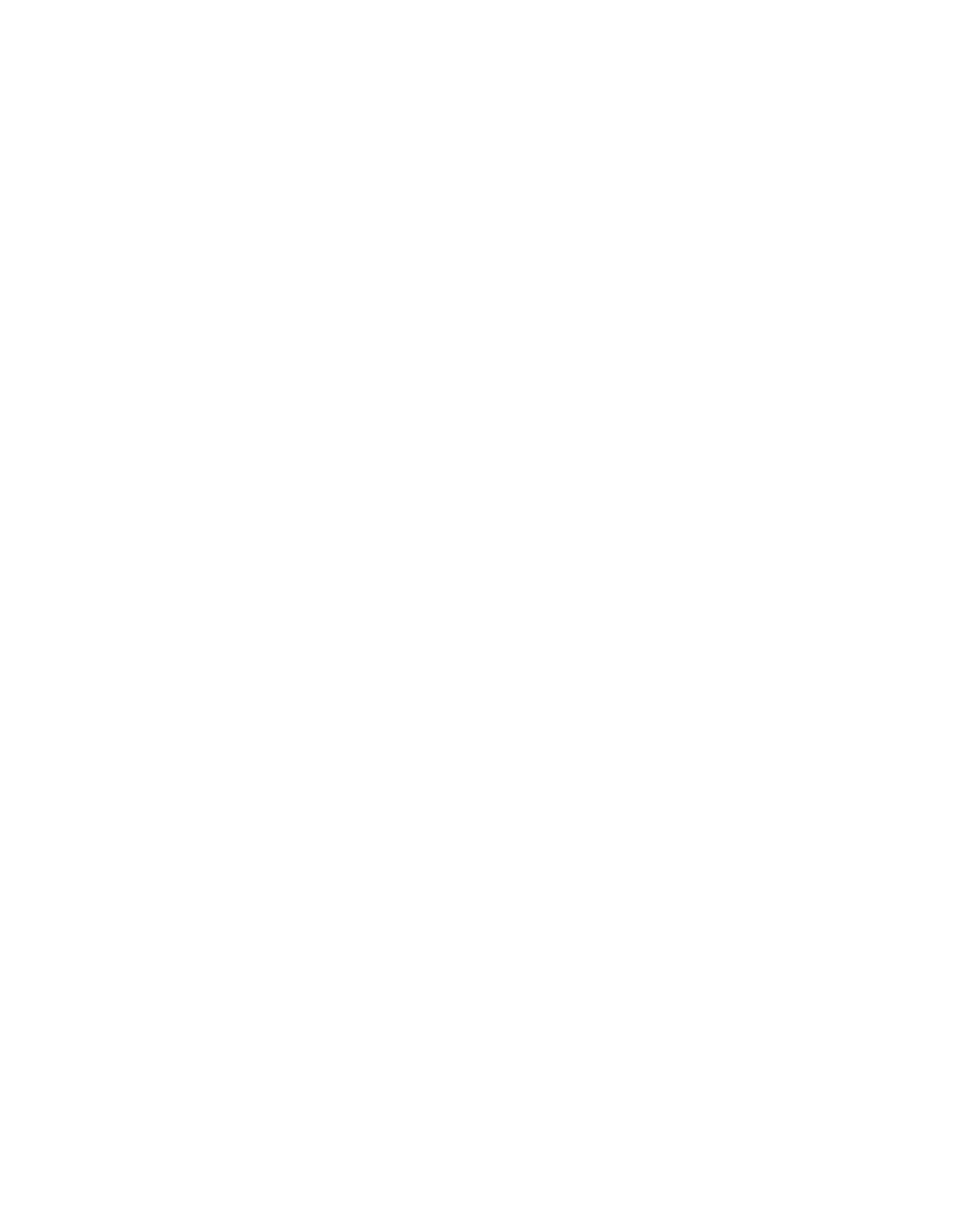# **EUROPEAN UNIVERSITY INSTITUTE, FLORENCE DEPARTMENT OF POLITICAL AND SOCIAL SCIENCES**

*East European Transformations and the Paradoxes of Transnationalization* 

**DOROTHEE BOHLE**

EUI Working Paper **SPS** 2010/01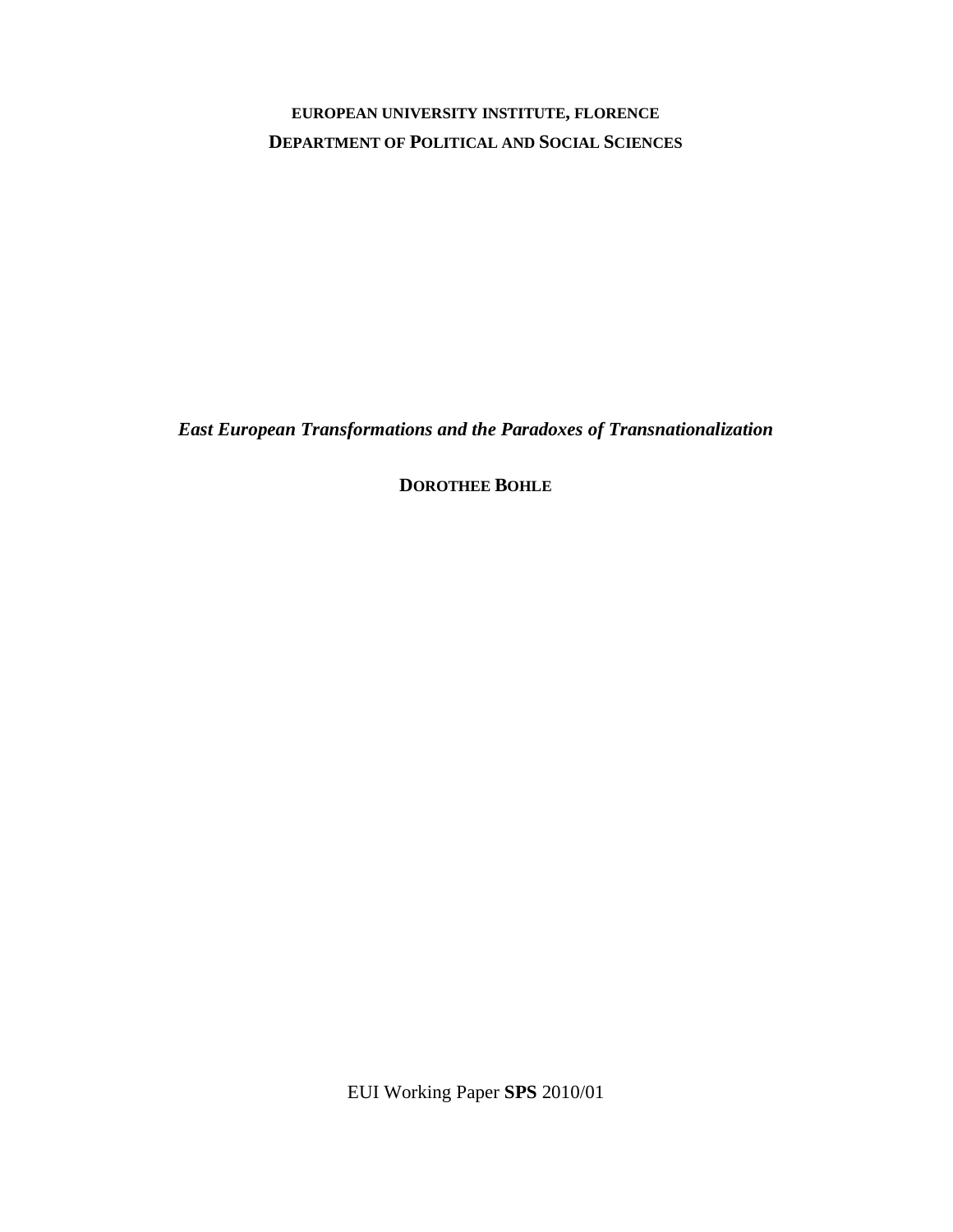This text may be downloaded for personal research purposes only. Any additional reproduction for other purposes, whether in hard copy or electronically, requires the consent of the author(s), editor(s). If cited or quoted, reference should be made to the full name of the author(s), editor(s), the title, the working paper or other series, the year, and the publisher.

ISSN 1725-6755

© 2010 author: Dorothee Bohle

Printed in Italy European University Institute Badia Fiesolana I – 50014 San Domenico di Fiesole (FI) Italy www.eui.eu cadmus.eui.eu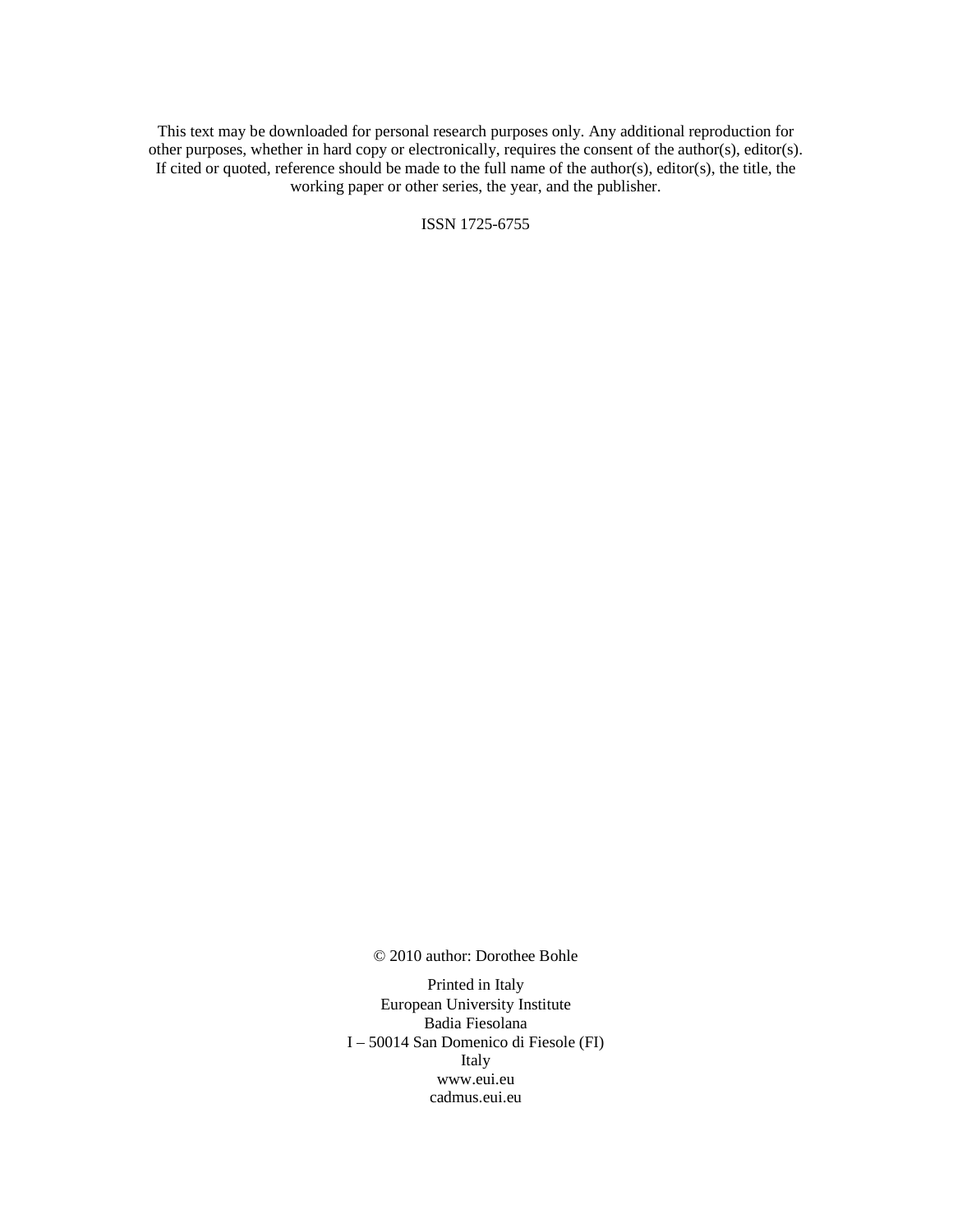## **Abstract**

With the outbreak of the global financial crisis, the vulnerability of democratic capitalism in East-Central Europe has come once again to the fore. Almost all new EU member states have accumulated major economic imbalances, and have been experiencing steep recessions. The crisis in the region is not only economic. Surging protests and the increasing appeal of political illiberalism attest to the end of the "political economy of patience" (Claus Offe) which characterized the first decade of postsocialism. The paper seeks to understand what has made the region's democratic capitalist project so vulnerable. It takes its cue from an early body of literature which has pointed to the problems involved in simultaneously introducing capitalism and democracy. Contrary to the "breakdown thesis" which was a part and parcel of this literature, the paper argues that repeatedly, temporary solutions to the dilemma of simultaneity were found. Based on the Hungarian and Latvian examples, the paper shows how at first domestic resources – generous welfare policies in Hungary and appeals to sentiments of national solidarity in Latvia - allowed to reconcile democracy with market reforms. From the second half of the 1990s onwards, EU-accession and deeper transnational integration helped to secure the democratic capitalist project. By the late 2000s the full exposure to the risks of an increasingly instable global order has however become a major source of trouble for the two countries.

#### **Keywords**

East-Central Europe, welfare state, identity politics, transnationalization, financial crisis.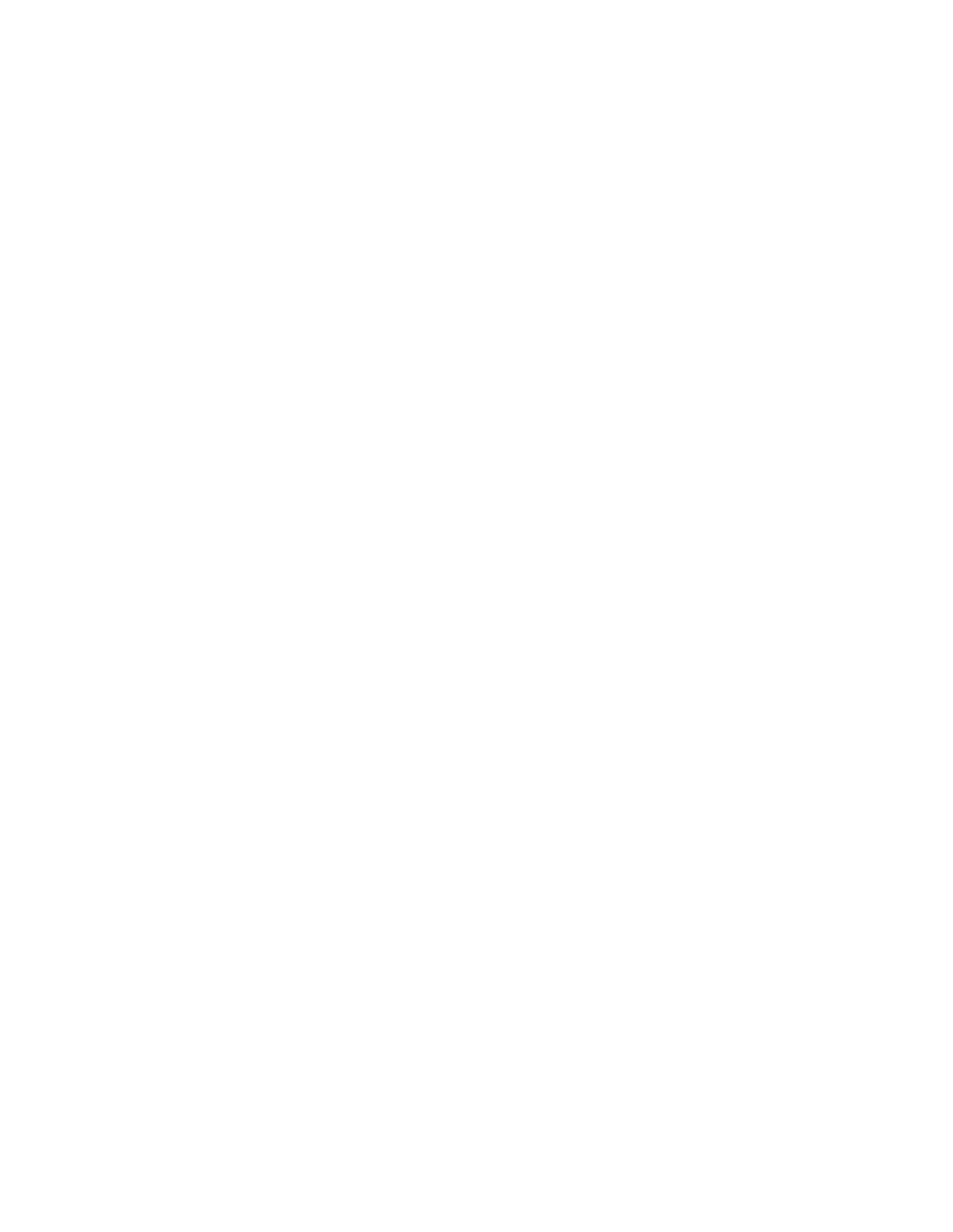# **INTRODUCTION**<sup>1</sup>

l

The process of transformation towards democratic capitalism in East-Central Europe has given rise to a number of competing interpretations.<sup>2</sup> The early literature focused almost entirely on domestic variables in order to explain pathways, progress and setbacks on the region's road towards Western type political and economic systems. More recently, a rapidly growing literature has placed emphasis on the role of transnational actors, stressing their pervasive impact on postcommunist transformations. Competing interpretations of internal and external factors of regime transformation are also closely linked with divergent assessments of the chances for the democratic capitalist project to succeed. The early literature was mostly pessimistic about the outcome of the 'dual' or even 'triple' transformation to capitalism, democracy, and nation-states, as they judged the reform agenda as too loaded and full with contradictory requirements. In contrast, approaches focusing on transnational influences took a much more optimistic stance on this issue, arguing that these helped to stabilize the democratic capitalist project in the region.

Recent developments should however give us pause. In the wake of the dramatic financial and economic downturn at the end of the first decade of the new Millennium, the fragility of postcommunist democratic market societies returned with a vengeance. While leaving socialism and heading towards transnational integration appeared to be the solution over the 1990s, by the late 2000s full exposure to the risks of an increasingly unstable global order has become a part of the region's problems. Almost all new EU member states have accumulated major economic imbalances, and are boarding on steep recessions. Three countries – Hungary, Latvia and Romania - had to turn to the International Monetary Fund (IMF) in order to defend their currencies and keep their economies afloat. The current crisis in East-Central Europe is not only economic. Surging protests and the increasing appeal of political illiberalism attest to the end of the happy marriage between transnationalization and successful transformation.

Motivated by the current calamities of democratic capitalism in the region, this article seeks to contribute to the debate on domestic and transnational factors, and their links to success and failure of transformation. Comparing the Hungarian and Latvian experiences, I will argue that while the pessimistic views were right in pointing to the dilemmas of the dual or triple transformations, they have underestimated the possibilities for political actors to find temporary solutions to these dilemmas. At first, domestic resources – such as generous welfare policies or appeals to sentiments of national solidarity - allowed to reconcile democracy with market reforms. From the second half of the 1990s onwards, EU-accession and deeper transnational integration helped to secure the democratic capitalist project. Proponents of the optimistic view, however, have underestimated the dilemmas inherent in this latter solution. The current crisis has brought the drawbacks of deep transnationalization to the fore.

Comparing Hungary and Latvia allows teasing out the similarities and differences of pathways towards democratic capitalism and forms of transnationalization in the region. While Hungary was considered a forerunner in the transformation, Latvia lagged behind during the first years. Hungary faced only a dual transformation, while Latvia went through a triple transformation to nation-state, democracy and market economy. Hungary's transnational integration comprises its industrial sector as

<sup>&</sup>lt;sup>1</sup> I am grateful to Magdalena Bernaciak, Joan DeBardeleben, Bela Greskovits, Achim Hurrelmann, Kristin Nickel-Makszin for their comments on an earlier version of the paper. I am also most grateful to the Department of Social and Political Science at the European Univesity Institute for all its support. A version of this paper will be published in Joan DeBardeleben and Achim Hurrelmann (eds.): *Transnational Europe: Promise, Paradox, Limits*. Palgrave, MacMillan.

 $2$  By East-Central Europe I refer to those 10 post-communist countries that eventually became members of the European Union: Bulgaria, the Czech Republic, Estonia, Latvia, Lithuania, Hungary, Poland, Romania, Slovakia, and Slovenia.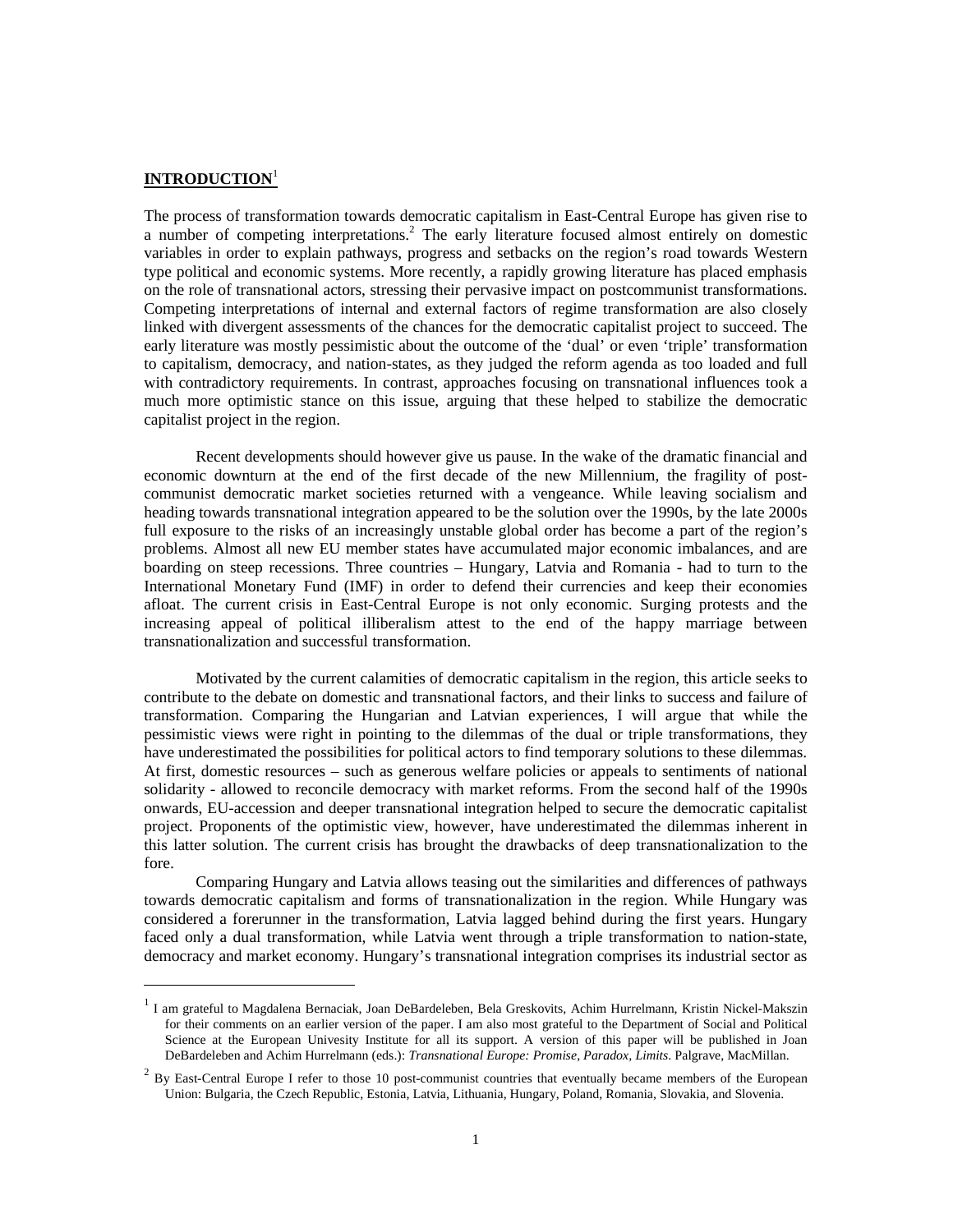#### *Dorothee Bohle*

well, and has given rise to increasing international competitiveness, while Latvia's transnational economic integration is concentrated on the service sector. Despite their differences, however, both countries had to turn to the IMF.

The article is structured as follows. In section two, I will briefly revisit the theoretical debate as a starting point to develop a refined analytical framework of the dynamics of transformation and transnational integration. I then proceed to show how different solutions to the 'dilemmas of simultaneity' (Offe 1991) were applied across cases and over time. In section three, I will show that Hungary mitigated the social costs of transition to a market economy through welfare policies, whereas Latvia – a newly independent state – used identity politics to instill tolerance for social hardship in its society. These domestic resources were however insufficient to create solid support for democratic capitalism, and showed signs of exhaustion already during the 1990s. Section four argues that increasingly, transnational actors and markets came to the rescue of the fragile capitalist democracies. The EU's decision to start entry negotiations offered an external anchor for reforms, and made the countries also much more attractive for transnational capital flows, which were abundant in the 2000s. The tolerance of international markets and institutions for great economic imbalances allowed governments in both countries to grant their population a broader share of the new system's wealth. Section five traces the varied routes to economic and political instability in both countries. The final section concludes.

# **CHALLENGES OF TRANSFORMATION, TRANSNATIONALIZATION, AND TEMPORARY REMEDIES**

After the breakdown of communism, a number of scholars have forcefully made the case for the incompatibility of the simultaneous economic and political transformations. While the agendas of creating capitalist market economies and democratic societies were inextricably linked, they were also mutually contradictory. Creating a market society was a political project, which required popular legitimacy in order to succeed. The social dislocation marketization would inevitably bring about, would however create masses of dissatisfied voters who could use their newly gained democratic rights to obstruct further reforms. Many countries in the region had not only to cope with the challenges of simultaneously introducing democracy and the market. They also had to build up new nation-states. Most East-Central European countries thus had to traverse three stages of a process which in Western Europe 'were mastered over a centuries-long sequence' (Offe 1991: 873). Early literature saw a real danger, therefore, that the double or triple transformation would either result in economic backsliding to 'third ways' between socialism and capitalism, or give rise to authoritarian temptations and upsurges of nationalism and xenophobia (Offe 1991, Przeworski 1991, Dahrendorf 1990).

After a decade into the transformation, however, most students of East-Central European transformation got convinced that 'the breakdown literature has failed' (Greskovits 1998: 4). In order to explain successful transformation, scholars turned away from domestic actors to the role of foreign advisers, International Financial Organizations, the European Union (EU), and transnational corporations (TNCs) (for an overview see Jacoby 2006).

According to this literature, it is especially the (perspective of) EU membership which was crucial for stabilizing the regions' development paths (Schimmelfennig and Sedelmeier 2005; Vachudova 2006). EU accession has bestowed the transformation with greater legitimacy, as it offered a concrete perspective for the desire of Eastern European societies to return to the West. It also lengthened the time horizons of political actors who otherwise might have backslid on some of the reforms in light of waning popular support. In some cases, EU accession tipped the balance in favor of pro-market and pro-democratic forces. In addition, accession conditions aimed at achieving conformity with the EU's laws, regulations and norms, have strengthened governance effectiveness in the region. Finally, the EU's decision to start entry negotiations also impressed a seal of approval on previously undertaken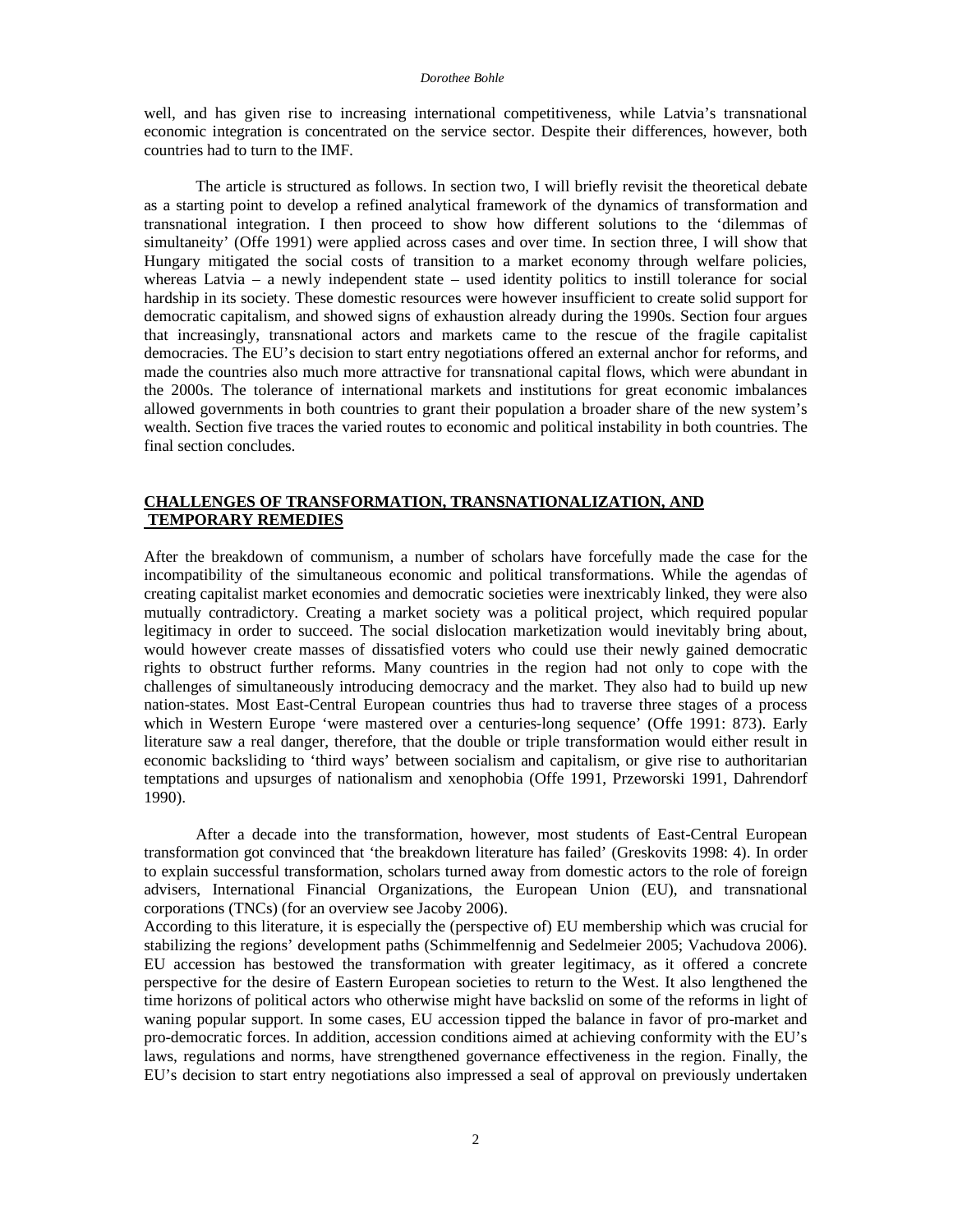reforms, and served as a guarantee for further reform efforts. As such, it increased the region's credibility for transnational market actors. From the second half of the 1990s onwards, transnational capital flows kept pouring into the region, greatly assisting the catching-up economic development. The major contention of Europeanization and transnationalization literature is succinctly summarized by Orenstein et al. (2008: 6): 'At first ignored, transnational actors turned out to be the dark matter that held the various aspects of postcommunist transition together in Central and Eastern Europe'.

The divergent interpretations present us with two puzzles. First, neither proponents of the challenges of simultaneity thesis nor the transnationalization thesis can account for the initial success of democratic capitalism in the region. While we have seen occasional lapses into authoritarian temptation and some backsliding in economic reforms in the first seven or so years of the transformation, it is nevertheless remarkable that despite a 'transformational recession' (Kornai 1993) which was comparable with the Great Depression of 1929-33 for its extraordinary depth and length, no wholesale attack on the project of democratic capitalism has been launched. Furthermore, East-Central Europe made remarkably fast progress in creating a market order. For proponents of the dilemma of simultaneity thesis this outcome was not to happen. But neither can the transnationalization literature account for the initial success. International Financial Institutions and foreign advisors were mostly engaged into propagating radical economic reforms, thus contributing to the stress the new democracies were exposed to, rather than seeking to lock in these countries in a democratic process. The EU itself, far from embracing the newly democratic countries, was very hesitant in its attitude towards the region. It is only from the second half of the 1990s onwards that it indeed developed into a 'causal behemoth' of transnational influence in postcommunist politics (Vachudova 2008).

The transnationalization thesis faces a second puzzle. If transnationalization is indeed the 'dark matter' allowing for the East-Central European success, how can we then explain that right after the EU accession elements of this success seem to be coming apart. Liberal democracies have been challenged by the rise of populist parties, and extreme political forces. The capitalist project has experienced a significant drawback with the current global crisis. To qualify as the dark matter that holds together democracy and capitalism in East-Central Europe, the beneficial influences of transnationalization should surely stretch beyond the short period of EU-accession.

While neither the dilemma of simultaneity nor the transnationalization thesis can thus fully account for the successes and calamities of the democratic capitalist project, I submit that this is not so much because these approaches are wrong, but rather because they are incomplete. In the remainder of this section I will present the building blocks of a solution to the puzzles by drawing on and combining both literatures. I take the proposition about the vulnerability of the capitalist democratic project in East-Central Europe as my starting point. In fact, this vulnerability is not specific to the east. The very history of the 'short 20<sup>th</sup> century' (Hobsbawm 1994) is a powerful reminder that combining capitalism and mass democracy is a very challenging agenda indeed, and not only for countries that have to introduce both simultaneously. At the same time, the second half of the  $20<sup>th</sup>$  century has also given ample evidence for *temporary* solutions that were able to successfully mediate these tensions. Keynesianism, consumerism or welfarism are but some examples of such temporary solutions (Crouch 2008).

The experience of the West thus implies that by drawing on economic or ideological resources which bring stability and security to an important share of the population, capitalism and mass democracy can be reconciled. While the task is more challenging in East-Central Europe, I do not see any *a priori* reason why politicians in this region should not attempt to draw on similar resources. At the same time, however, as Crouch reminds us: 'The tension can never be "resolved" as it is endemic to the only successful form of political economy that we know; it has to be managed, by a series of regimes that will always in the end wear out and need to be replaced by something else' (Crouch 2008: 476). Thus, the problems stemming from the dilemma of simultaneity can be solved for a certain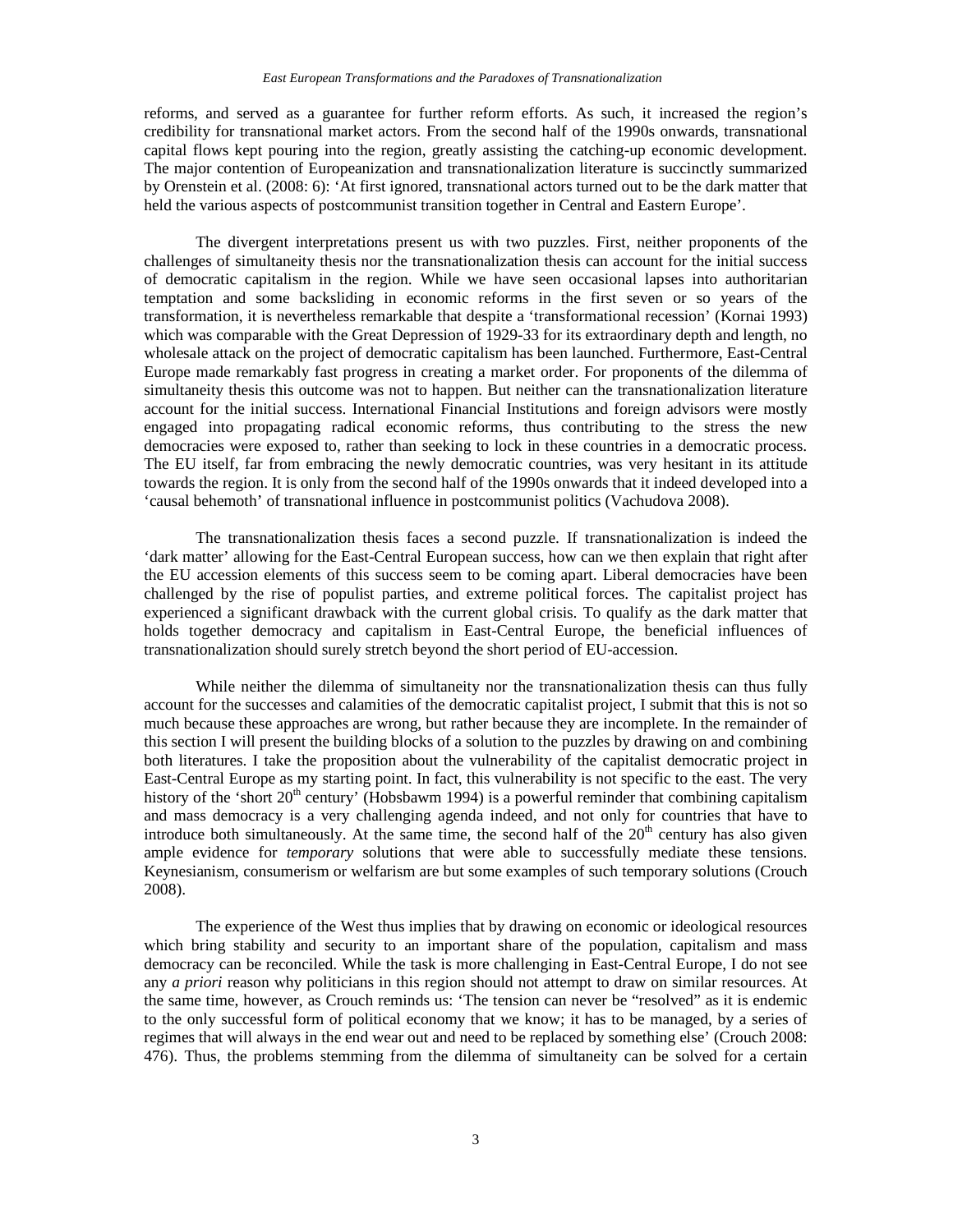period of time, but ultimately fundamental tensions tend to come to the fore again, and new solutions have to be found.

As I will argue below, politicians in the region at first relied on domestic resources to temporarily cope with the dilemma of simultaneity. These resources started however to wear out quickly. It was against this background that transnationalization lengthened the life span of initial solutions, and offered additional resources to cope with the tensions underlying the economic and political processes, exactly as argued by the transnationalization literature. Deep integration, however, also only presents a partial solution to the problems inherent in the capitalist-democratic project, rather than stabilizing it *ad infinitum*.

## **COPING WITH THE DILEMMA OF SIMULTANEITY**

Any attempt to reconcile the tensions inherent in the simultaneous introduction of capitalist market economies and mass democracy has to find ways to successfully mediate between 'the insecurity and uncertainty created by the requirements of the market to adapt to shocks, and the need for democratic politics to respond to citizens' demands for security and predictability in their lives' (Crouch 2008: 476). Which resources could reformers in East-Central Europe rely upon in order to mediate the tensions? In my work with Bela Greskovits we found that political elites either drew on the legacies of socialist welfare states or revitalized ideological traditions which were oppressed under the communist regimes, such as nationalism, or combined both (Bohle and Greskovits 2007, 2009, see also Greskovits 2008). While welfare states directly mitigate the social dislocations of transformation by building in protective devices, nationalism gives people a sense of identity, belonging, and pride, which can to some extent compensate for material losses and insecurity (e.g. Ringmar 2005: 101).

#### *THE HUNGARIAN WELFARIST SOCIAL CONTRACT*

Hungarian political elites resorted overwhelmingly to a welfarist social contract in order to cope with the dilemma of simultaneity. In this, they drew on the legacy of 'goulash communism', a set of policies introduced by the communist leader Janos Kadar after the revolt of 1956 in order to appease the citizenry. Goulash communism showed a far greater concern for the material well-being of the citizens than communist regimes in neighbouring countries. It combined economic reforms with moderate consumerism and social protection and also loosened somewhat the restrictions on individual freedoms (Greskovits 2008: 277).

Post-communist attempts to deviate from the inherited patterns of social appeasement were short-lived. The first democratic government led by Jozsef Antall attempted a radical shift away from the past by cutting subsidies and simultaneously raising the charges on fuel. Confronted with fierce resistance, the conservative government backpedaled, and henceforth committed itself to 'divide and pacify' opposition to market reforms by relatively generous welfare provisions. Access to disability and early retirement was liberalized, unemployment and family benefits as well as encompassing schemes of public healthcare and education were continued. The overall welfare packages had the effect that the better off and vocal parts of the population could exit from the labor market under more advantageous conditions than less resourceful workers (Vanhuysse 2006).

'Goulash post-communism' (Kornai 1996), while capable of generating some consent and legitimacy for market reforms, however soon was seen to impair the effectiveness of the new economic system. Major macroeconomic imbalances and a fear of losing international competitiveness motivated the second government formed by a coalition of the Socialist Party and the Free Democrats to launch a major austerity program. The 'Bokros package' – named after its architect Lajos Bokros -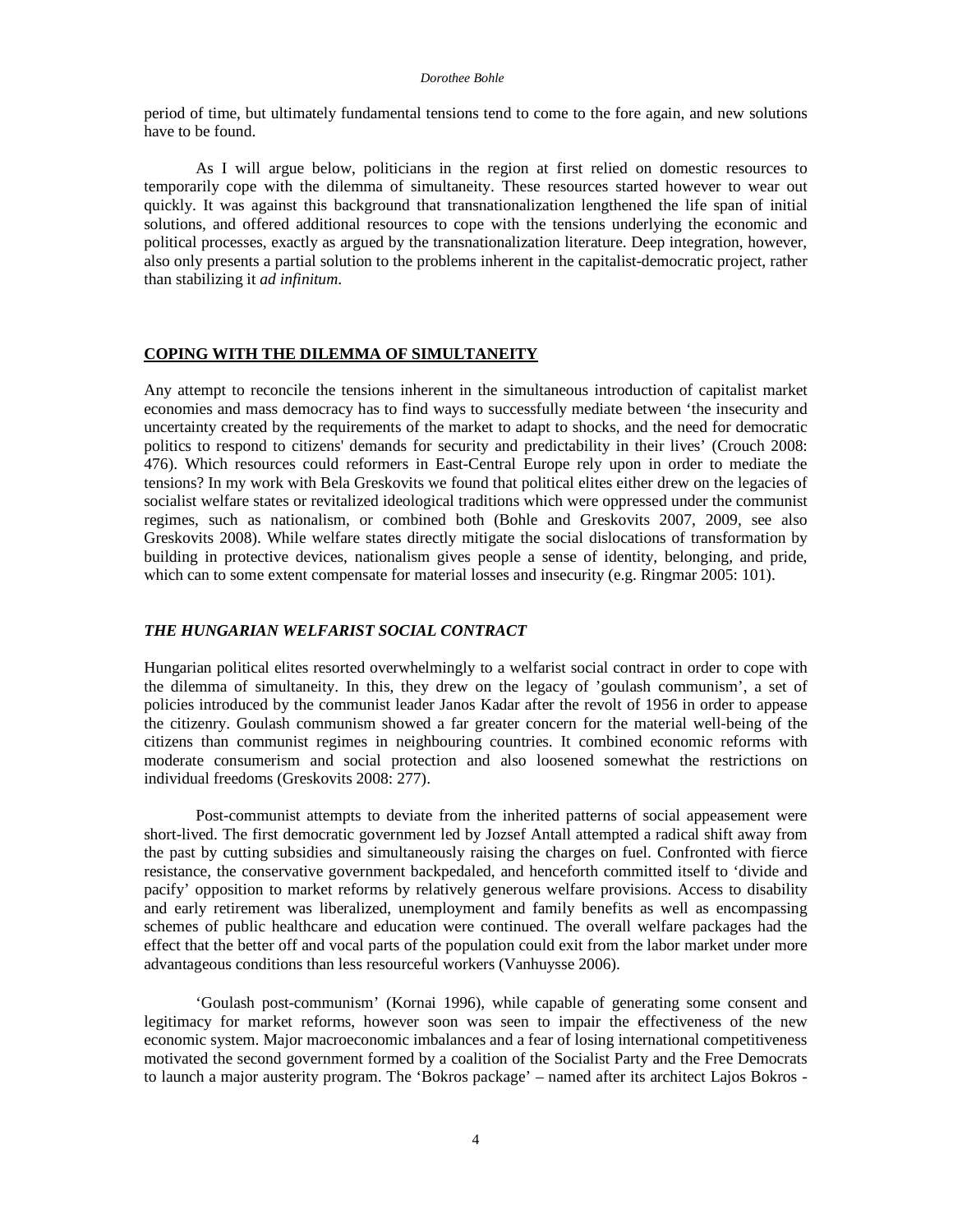was successful in improving Hungary's external balance through facilitating a shift towards exportoriented re-industrialization. On the other hand, the shock it administered 'proved to be a lasting nightmare for the Hungarians, produced loss of trust in the Socialists' and Liberals' sensitivity on issues on social welfare, and reinforced the welfarist opportunity structure of political life' (Greskovits 2008: 282). After the Bokros package, popular dissatisfaction with market economy and democracy reached a historical low (table 1).

### *THE LATVIAN NATIONALIST SOCIAL CONTRACT*

 $\overline{a}$ 

Latvian political elites had to face the challenges of a 'triple transition', as they had to re-build their nation-state together with introducing democracy and capitalism. The 'dark matter' that held the early transition together was a nationalist social contract. Successive governments in Latvia relied on a nationalizing project rather than welfare policies in their attempts to generate support among its citizens.<sup>3</sup> A most important symbol of national independence with crucial welfare implications was the (re)introduction of its own currency, the lats, shortly after independence. As Gilbert and Helleiner (1999) argue, national currencies are a major device to bind state and nation, and have an important role in building national identities. Latvia opted for a strong currency. It pegged it against an external anchor, and the Central Bank's policy has mimicked successfully the currency board arrangements of its two Baltic neighbors (Knöbl et al 2002: 20). As a corollary of the choice of the currency regime, Latvia's political elite accorded great importance to macroeconomic stability. Successive governments tried to control public expenditure, thereby limiting the resources for compensatory social policies. Although the social costs of transformation were much higher than in Hungary, social benefits stayed very low (table 1). Latvia was also the first country in the region to embark on radical welfare state reforms. The resulting dislocation put disproportionate burden on Latvia's large Russian-speaking minority.

The nationalizing project also severely limited the minority population's access to the democratic polity. Due to Latvia's restrictive citizenship law and slow progress in naturalization, an important share of the Russian speaking population was denied citizenship rights. Still in 2006 only 18% of the Latvian resident population were non-citizens (OSCE 2006). This had also repercussions on the emerging party system and political competition, as it effectively wiped out the electoral basis for a major left-wing party.

The nationalizing project was in the final account only half successful in generating support among Latvian citizens for the new political and economic system (table 1). Already by the mid 1990s, nationalism as an ideology shared by the masses had lost much of its appeal. Soon teachers and doctors started to strike for higher wages, and Latvian politicians were increasingly confronted with the social grievances of the population, while having only limited resources at their hands to offer relief (Dreifelds 1996, Smith-Sivertsen 2004). In sum, towards the second half of the 1990s the first set of solutions to the challenges of the double or triple transitions started to reach their limits.

 $3$  According to Brubacker, who coined the term 'nationalizing', it entails 'a state of and for a particular ethnocultural "core nation" whose language, demographic position, economic welfare, and political hegemony must be protected and promoted by the state' (Brubaker 1996: 105). Hughes (2005) applies this concept to Latvia's and Estonia's postcommunist projects.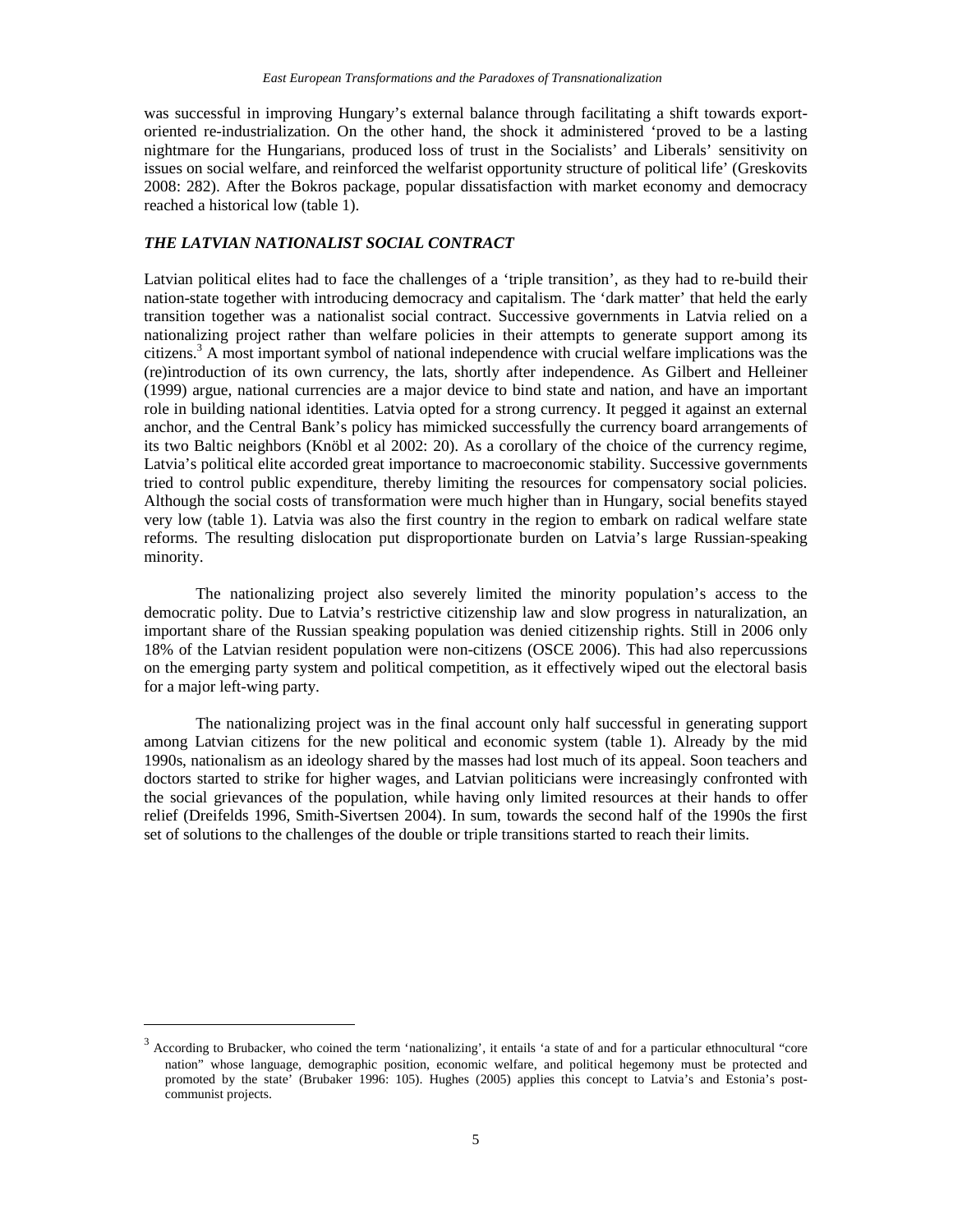|         | Social indicators (1999)                      |                                       |                                                  | Satisfaction with<br>democratic capitalism<br>(1997)             |                                                           | External vulnerabilities<br>(1999)   |                                    |
|---------|-----------------------------------------------|---------------------------------------|--------------------------------------------------|------------------------------------------------------------------|-----------------------------------------------------------|--------------------------------------|------------------------------------|
|         | Real<br>wages<br>$(1989=$<br>100 <sup>o</sup> | Unemployment<br>(% of labor<br>force) | Social<br>protection<br>spending<br>% of<br>GDP) | Satisfaction<br>with market<br>economy<br>$%$ of<br>respondents) | Satisfaction<br>with<br>democracy<br>% of<br>respondents) | External<br>$debt$ (% of<br>exports) | Current<br>account<br>% of<br>GDP) |
| Hungary | 81                                            | 6.9                                   | 20.7                                             | 6 %                                                              | 30                                                        | 101.5                                | $-7.8$                             |
| Latvia  | 66.2                                          | 14                                    | 17.2                                             | $0\%$                                                            | 24                                                        | 131.1                                | $-9.0$                             |

#### **Table 1: Social, political and economic variables, 1997-1999**

Sources: Column 1: Transmonee database 2004, Column 2: AMECO Database, Column 3: Eurostat, Column 4 and 5 Central and Eastern Eurobarometer 1997, Questions: (Annex 71) Do you personally feel that the creation of a market economy is right or wrong for your country's future? (Annex 72) On the whole, are you very satisfied, fairly satisfied, not very satisfied or not at all satisfied with the way democracy is developing/working in your country?, Column 5 and 6: EBRD Transition Report 2007.

#### **TRANSNATIONALIZATION AND PRIVATIZATION OF SOCIAL CONTRACTS**

From this point in time onwards, transnational actors and markets came increasingly at the rescue of the democratic capitalist project in East-Central Europe. It was especially the EU's decision to start entry negotiations which had crucial impacts on the development prospects in the region. Most importantly, it offered an external anchor for further reforms. The criteria animating the accession process were encompassing, and included political and economic requirements which pushed the candidates further on the road towards democratic capitalism. Compliance was assured through a number of instruments which put the members-to-be under constant surveillance of the European Commission.

The EU's devotion to push the agenda of democratic capitalism further and its heavy-handed top-down approach, which sidelined domestic politics in most crucial decisions over public policy, could have easily reinforced the frustration of the region's population with the course their countries have taken after the breakdown of communism. A number of compensatory effects however contributed to turning the process of EU accession into a stabilizing device for the new regimes – at least initially. First, the membership perspective bestowed the new regimes with more legitimacy. 'Returning to Europe' was the main destination of the East-Central European societies and leaders alike. Europe was seen as a place abundant in all those properties which their own region lacked in the late 1980s and before: an efficient economy, generous public welfare provision, political freedom, and respected national sovereignty. Second, accession conditions aimed at achieving conformity with the EU's laws, regulations and norms have strengthened governance effectiveness in the region. This coincided with periods of higher catch-up growth in many countries. Both processes taken together have helped to increase 'output legitimacy' (Scharpf 1999). Finally, the accession process also made the region very attractive for transnational capital flows, which were getting abundant in the 2000s. The ensuing debt-economy allowed the pursuit of domestic policies of mass appeasement.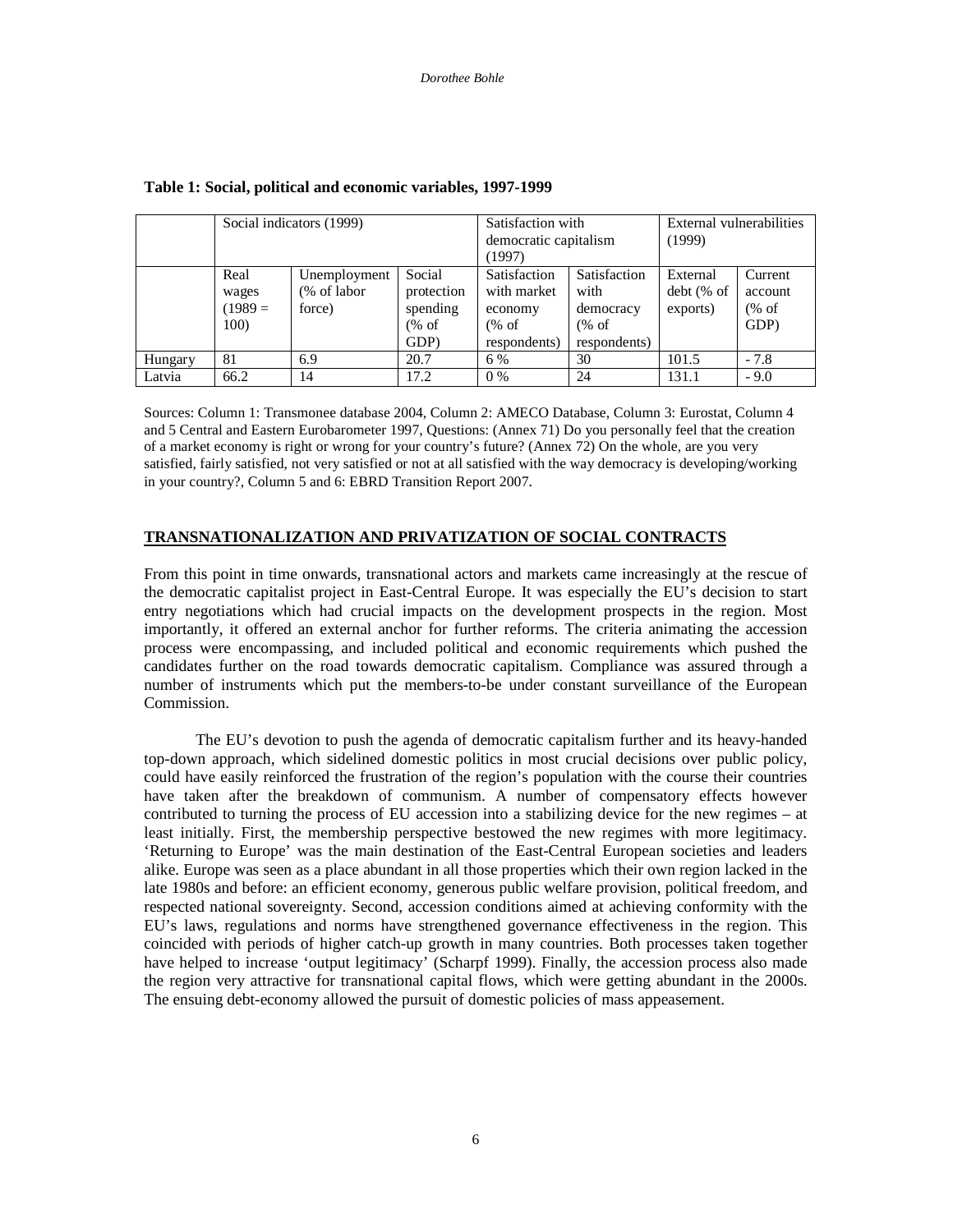### *TRANSNATIONALIZING HUNGARY'S WELFARIST SOCIAL CONTRACT*

Hungary belonged to the first wave of Central-East European countries to start entry negations with the EU in 1997. By this time, Hungary fulfilled the political criteria for membership, and the Commission considered its economic reforms as going into the right direction. The accession strategy focused on reinforcing the economic reform path, strengthening Hungary's overall regulatory framework, and assuring its adoption of the *acquis communautaire*. All major political actors agreed on the wish to join the EU. Arguably, therefore, the major impact of the EU accession for the viability of the capitalist democratic project in Hungary was indirect: under the protective umbrella of EU candidate status, Hungary could attract massive transnational capital flows. Foreign direct investment contributed to re-industrialization, job-creation and growing international competitiveness, and external financing of public and private debt provided the resources for the welfarist social contract. After the shock of the Bokros package, neither of the two major Hungarian parties dared to challenge this contract. The conservative FIDESZ-MDF government coalition (1998-2002) pursued a number of policies with the aim of boosting domestic output and consumption. A most important policy measure was a program for generously subsidized housing loans, coupled with hefty personal income tax exemptions, through which it sought to appeal to middle and upper-middle classes (Greskovits 2006). According to estimations, the total housing subsidies reached about one point five per cent of GDP (Rozsavolgyi and Kovacs 2005).

After the conservative government coalition marginally lost the 2002 elections, the left-liberal coalition led by the Hungarian Socialist Party continued the welfare effort by additionally focusing on public sector employees and pensioners. Confronted with increasing budgetary costs of the housing subsidies program, the government however decided to cut the subsidies sharply in 2003-2004. At this moment, transnational banks stepped in to allow the Hungarian middle class to continue their only recently acquired consumer habits. Transplanting a fashion created earlier in their home country, Hungary's dominantly Austrian-owned banks offered foreign-exchange – mostly Swiss franc denominated mortgage loans to their private customers. By the end of 2007 roughly half of the contracted mortgage and personal loans were denominated in Swiss franc, and between 2006-2007 alone 80 per cent of all new home loans and half of small business credits and personal loans were taken out in Swiss franc (Hugh 2008).

The significance of foreign currency consumer credits and mortgage lending has to be seen against the background of the policy of the National Bank. Preparing for Eurozone entry, it pursued a policy of high interest rates to fight inflation and the growing fiscal deficit. This made borrowing in Hungarian forint almost prohibitive. The much lower interest rates of the Swiss franc denominated credits and the ensuing house price rises however relieved middle class consumers from the impact of restrictive domestic monetary policy, and simultaneously extended available credits.

The move into private foreign currency denominated lending can be called a transnational form of privatized Keynesianism, a term coined by Colin Crouch (2008). Crouch refers to the shift from countercyclical state policies to secure income and employment in times of recession to the growth of private credit markets for poor and middle-income groups which compensate for stagnating salaries and job insecurity and allow to maintain consumer confidence. The specificity added to privatized Keynesianism in Hungary was that the credit and mortgage boom relied on foreign rather than domestic currencies, thus privatizing the exchange risk to consumers. Yet, both consumers and financiers seem to have been banking on Hungary's eventual euro entry, which was going to put an end to exchange rate risks.<sup>4</sup>

Middle-class oriented policies and public as well as private forms of consumer subsidization have allowed the country to face a period of somewhat greater political stability and satisfaction with

 $\overline{a}$ 

 $4$  For a thorough discussion of the euroization and swissfrancization in Eastern Europe see Becker (2007).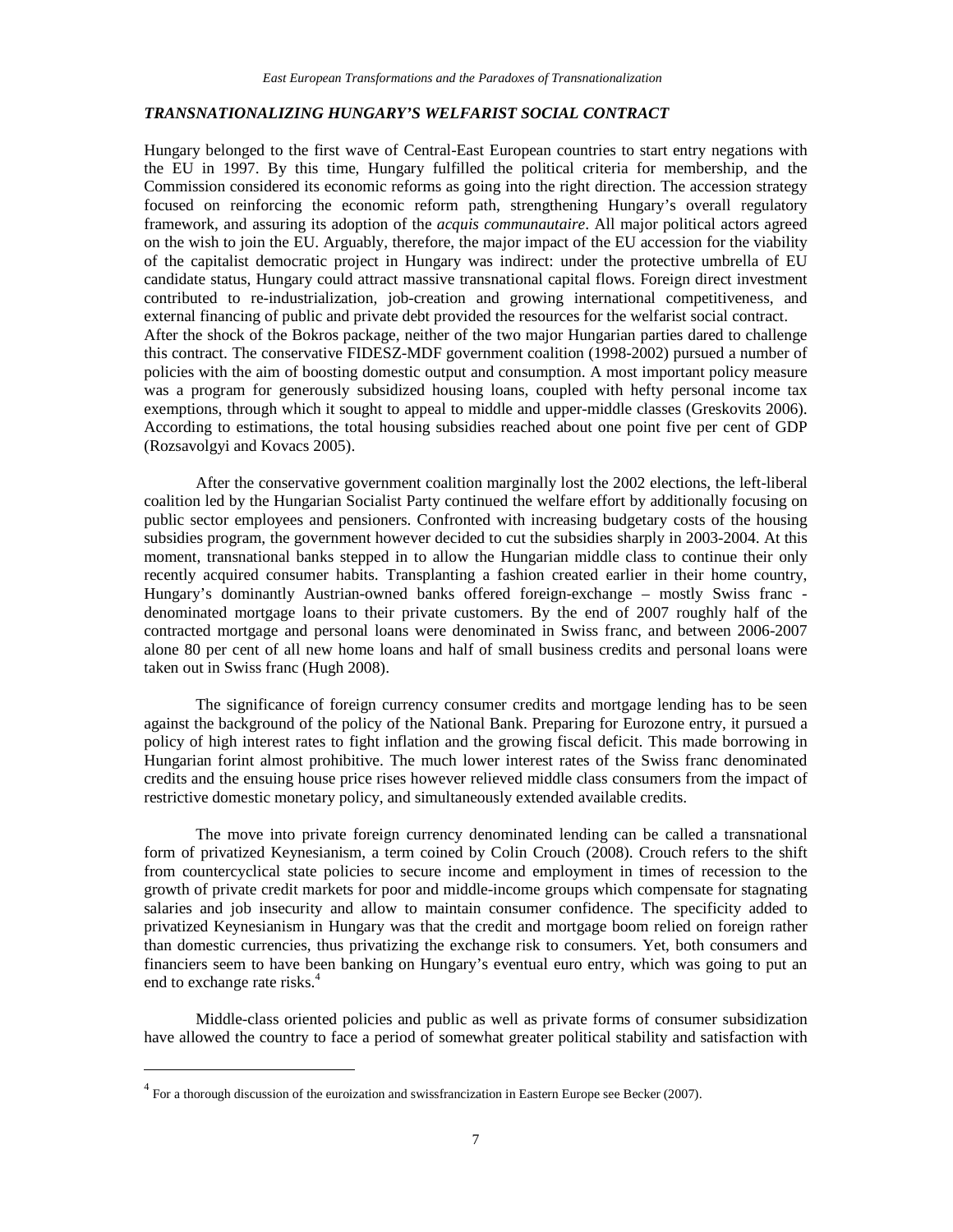#### *Dorothee Bohle*

the new system. Despite high electoral volatility, and repeated wholesale alternations of government and opposition, the Hungarian political system overall proved to be among the more stable ones in an East European comparison (Toka 2004). For the first time in the history of post-communist Hungary, an incumbent government coalition could secure its re-election in 2006. Overall satisfaction with democracy increased over the 2000s compared to the 1990 (see table 2), and popular protests against market reforms subsided after 1995, to take off again in 2004 (Greskovits and Varhalmi 2009). It is important to note, however, that '[o]verall political stability in Hungary probably benefited from the fact that the major issue of economic transformation became a matter of partisan controversy only to a limited extent' (Toka 2004: 321). The convergence of the major political parties on issues of economic reforms, west-integration, and welfare policies implies that socio-economic cleavages – however weak they might be – were not articulated by the existing party system. This was not a problem as long as enough (external) resources were available to keep the economy afloat and allow a broad share of the population basic security, and access to housing and consumption. But as we will see below, it also set the stage for political destabilization in hard times.

#### *TRANSNATIONAL PRIVATIZED KEYNESIANISM IN LATVIA*

Latvia was excluded from the first wave of countries that started entry negotiations with the EU on two grounds. The Commission found Latvia's policies towards the Russian speaking minority wanting and urged the country to accelerate the naturalization process and ensure more equality of non-citizens in respect to their access to professions and political participation. In addition, the Latvian economy was not yet considered sufficiently prepared for an eventual EU membership (European Commission 1997). Nonetheless, entry negotiations with Latvia started a year after those with Hungary. Latvia's accession agenda was more challenging than the Hungarian one, as the Commission kept pushing the country both on political and economic reforms. Political conditionality was however only very weakly enforced, which allowed Latvia to enter the EU without major changes in its discrimination regime against the Russophone population (Hughes 2005). In contrast, the economic and administrative agenda of the EU in Latvia seemed to have had a beneficial effect on government effectiveness (Kaufmann et al. various years). To a greater degree than in Hungary, the indirect effect of the EU accession as a vehicle for massive transnational capital flows which allowed the promotion of welfare of Latvian citizens financed by increasing indebtedness seemed therefore to have been the major stabilizing device (table 2).

Latvian governments continued to rely mostly on market forces to promote the living standard of their citizens. During the 2000s governments stayed committed to prudent fiscal policies, and were reluctant to stretch fiscal limits by increasing social spending, minimum wages, or public sector salaries. The high catching-up growth rates of more than eight per cent on average between 2000 and 2006 made it however easier to reconcile pension and wage growth with fairly balanced budgets. Growth also brought down unemployment. Moreover, in contrast to Hungarians, Latvians made use of the newly acquired right to exit when the country joined the EU. Six to eight per cent of the labor force was working abroad in 2006 (Hugh 2007). As a consequence, labor markets tightened, leading to exceptional wage growth (table 2).

Amidst fast growth and abundant transnational credit, to further promote middle class living standards Latvian governments relied to a much stronger degree on privatized Keynesianism than Hungary. The European commission had encouraged Latvia to open its banking sectors to foreign investors, as this promised the easiest way to achieve more efficient allocation of capital, and improve the quality of financial services. In May 2002, Swedish Hansabanka, the major foreign investor, submitted a proposal to facilitate mortgage lending, which was embraced by Andris Berzins' centerright government (Leitner 2007, Swedbank 2002). As a consequence, residential construction took off, and housing prices soared. On average, between December 2001 and 2006 the price of a square meter in a standard type block house in Riga increased by 42 per cent annually, while by 2006 more than 70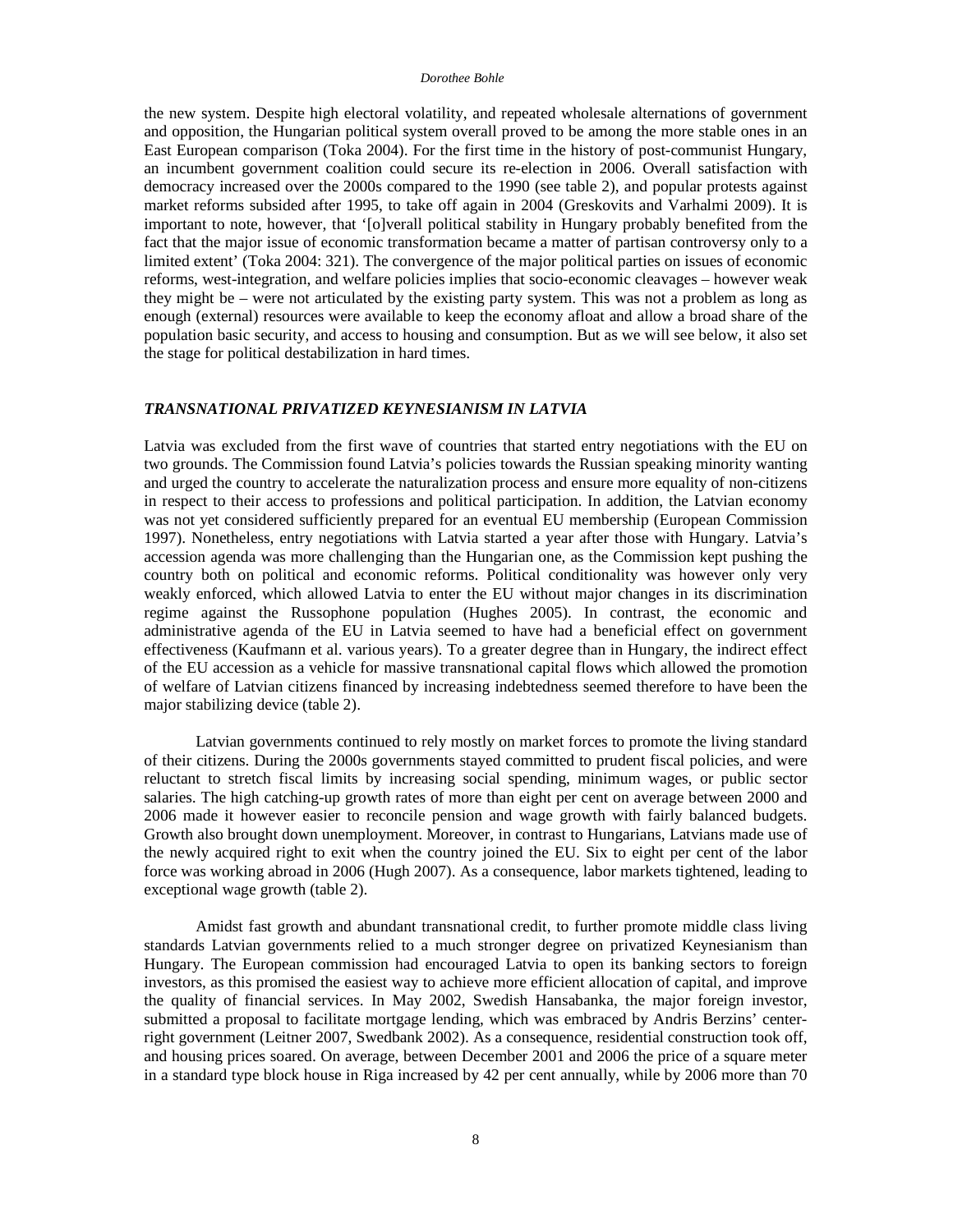per cent of the construction loans were issued in foreign currency, primarily euro (Latio Real Estate 2007). Housing prices in the Baltic States have exhibited growth rates 'unseen in the industrial world.'(Egert and Mihaljek 2007: 4).<sup>5</sup> Mortgage loans, as well as consumer and firm credits were mostly issued in Euro.

In political terms, Latvian democracy has long been among the least stable in East-Central Europe. As argued above, it started off as highly exclusionist, and naturalization was slow. Electoral volatility and party fragmentation has been notoriously high, and while political elites did not change all that much, political parties were not there to stay. New start-up parties emerged at every election, and more established ones disappeared as rapidly (Kreuzer and Pettai 2003). Some signs of stability however found their way even into this highly volatile environment. Similar to Hungary, for the first time in 2006 an incumbent government coalition has won reelection, if only by a tight margin. Consistent with Latvian political economic patterns, this silver lining of stability amidst political instability has been achieved against the background of mass exit from politics. Voter's turnout decreased significantly, from almost 89 per cent in the early 1990s to 71 percent in 2002 and just above 60 percent in 2006.

|         |        | Social indicators |          |             | Satisfaction with     |              | External        |         |
|---------|--------|-------------------|----------|-------------|-----------------------|--------------|-----------------|---------|
|         |        |                   |          |             | democratic capitalism |              | vulnerabilities |         |
|         | Real   | Unemploy-         | Social   | Mortgage    | Trust in the          | Satisfaction | Exter-          | Current |
|         | wages  | ment $%$ of       | Spending | loans $( %$ | economic              | with         | nal debt        | account |
|         | 2006   | labor force)      | % of     | of GDP)     | situation             | democracy    | (% of           | % of    |
|         | (2000) |                   | GDP)     |             | (% of                 | % of         | exports)        | GDP)    |
|         | $=100$ |                   |          |             | respondents)          | respondents) |                 |         |
| Hungary | 135.6  | 7.5               | 22.3     | 13.9        | 26                    | 45           | 121.4           | $-8.4$  |
| Latvia  | 159.5  | 6.8               | 12.2     | 28.9        | 19                    | 41           | 271.8           | $-21.1$ |

**Table 2: Social, political and economic indicators, 2006** 

Sources: Column 1: AMECO database, deflator: private consumption, Colum 3: Eurostat, Column 4: EBRD structural indicators. Column 6-7 Eurobarometer 65, 2006, Questions QC1: How would you judge the situation of the national economy? QA34a: On the whole, are you very satisfied, fairly satisfied, not very satisfied or not at all satisfied with the way democracy works in your country? (fieldwork from spring, thus before the Hungarian adjustment package), Column 7 and 8: EBRD Transition Report 2007.

### **THE EXHAUSTION OF PRIVATIZED SOCIAL CONTRACTS**

 $\overline{a}$ 

From the second half of the 2000s onwards, the resources EU accession and the credit-boom fuelled by transnational banks offered to Hungarian and Latvian political actors in order to mediate the social costs of marketization started to be on the wane. A number of developments conspired to this end. Even after accession, the EU pressure for further reforms did not weaken. Almost immediately after enlargement, the EU started to scrutinize its new members for their economic convergence with the Maastricht criteria. This led to increasing tensions with the prevailing social contracts. In addition, both countries had relied to an unusual degree on transnational markets to finance their public and private social contracts (Table 2). With export competitiveness declining, and external debts and current account deficits soaring, access to transnational finance slowly tightened. The outbreak of the global financial crisis in Autumn 2008, finally, pulled the rug from under the existing social contracts.

<sup>&</sup>lt;sup>5</sup> These authors do not provide data for Latvia, but according to all available sources Latvia is at the high end of the housing boom in the Baltic countries.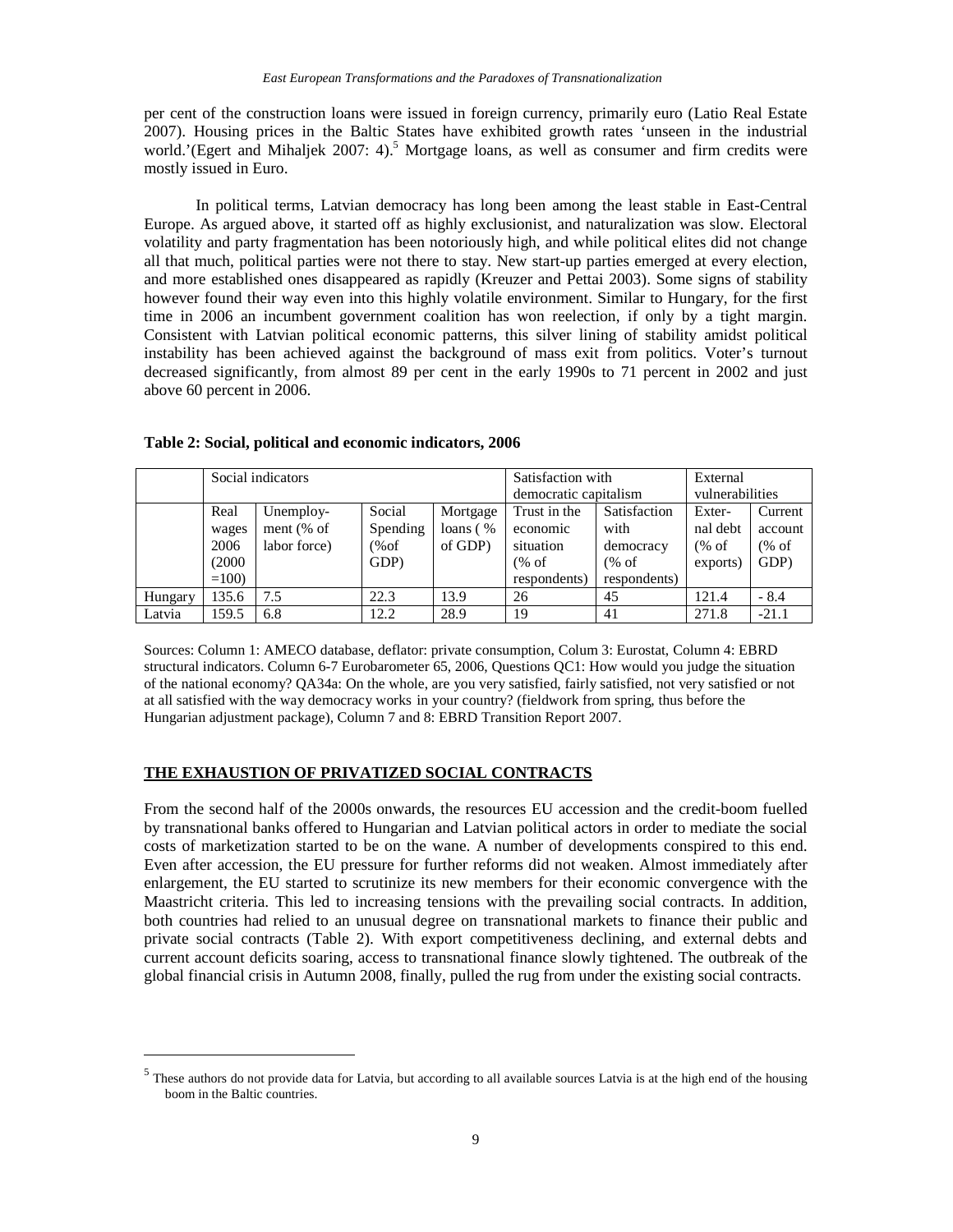#### *Dorothee Bohle*

#### *HUNGARY'S ROAD TO ECONOMIC CRISIS AND POLITICAL DESTABILIZATION*

It was Hungary that first felt increasing pressures, although its fundamental macroeconomic and financial imbalances were by no means worse than those of Latvia. But its twin fiscal and current account deficit as well as persistent exchange rate instability brought it on the radar screen of several transnational actors at once. Almost immediately after enlargement, the EU started an excessive deficit procedure against Hungary. The socialist-liberal government submitted a first convergence program in 2005, which was however rejected by the European Council, who invited the government to present a new program by September 2006. To comply with this request, the just re-elected socialist-liberal coalition took a radical departure from 'goulash post-communism'. Shortly after his reelection, Prime Minister Ferenc Gyurcsany delivered his (in)famous speech at a National Assembly of the Socialist Party in Balatonöszöd, where he suggested that only '[d]ivine providence, the abundance of cash in the world economy, and hundreds of tricks, which you obviously don't need to know about, have helped' the government to survive and be re-elected, but that now had come the time to finally stop lying and bring the house in order (Gyurcsanyi 2006). The austerity package envisaged short-term measures to redress the budget deficit, as well as long term structural reforms of the public sector, healthcare and pension systems (Toth and Neumann 2006).

While the Gyurcsany package started to redress some of the domestic and external imbalances, it had negative repercussions on growth, real wages and consumption. The shock was not yet digested when Hungary became one of the hot-spots of the global financial crisis. In October 2008, its currency and stock markets started to plunge, and credits dried up. In order to boost confidence in the forint and to get access to foreign currency liquidity, the Hungarian government had to turn to the IMF. While the loan – all in all 20 billion euro granted by the IMF, the EU and the World Bank – is huge by any comparison, the conditions attached to it are bound to be grim for a large part of the Hungarian population.

What have been the political repercussions of the increasing problems of capitalism? Far from being a resource for solving the problems, Hungarian democracy has suffered as well. Its seemingly stable and consolidated party system is on the brink of a major reshuffle. As a corollary to its reinvigorated economic reform drive from 2006 onwards, the Socialist Party has downsized its engagement with civil society by severing its remaining ties to the trade unions. Neither does the party seem to care about its unprecedented drop in voters' support, and the prospect of being reduced to a marginal political actor with the next elections. Not any longer much concerned with generating popular support, the Socialist Party has tied its fate increasingly to a narrow circle of domestic and transnational actors eager to continue harsh economic reforms. This became especially clear with the replacement of Prime Minister Ferenc Gyurcsany by Gordon Bajnai in March 2009, whose cabinet is made up by a number of 'experts' with close connections to TNCs.

While the Socialists (and their previous junior partner, the Liberal Party) have 'evacuated' the 'the traditional world of party democracy – a zone of engagement in which citizens interact with their political leaders' (Mair 2006: 33), the national-conservative opposition party FIDESZ has skillfully moved into that zone. Since its electoral defeat in 2002, it has successfully concentrated on bringing a host of local grassroots' protest movements and organizations under the party's auspices. FIDESZ current success is based on nationalist-populist mobilization. In economic terms, it has so far fallen short of offering a credible alternative to the Socialists' austerity package. More recently, an extreme right competitor has emerged with realistic chances of getting to the parliament. While not formally in danger, the future of Hungarian democracy will be played out in the competition and alignment between extreme right and nationalist-conservative parties amidst an increasingly alienated electorate.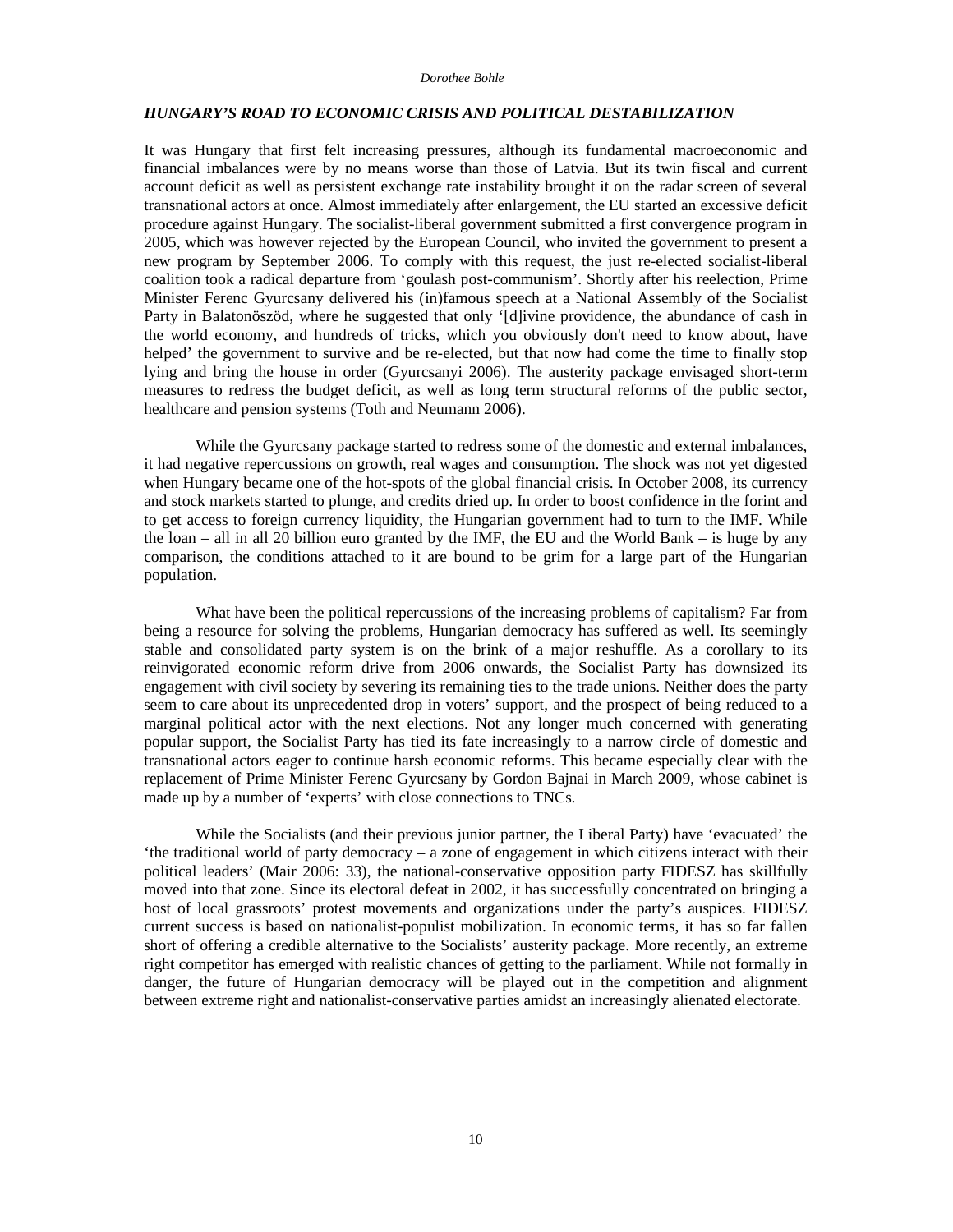# *LATVIA'S ROAD TO ECONOMIC CRISIS AND POLITICAL INSTABILITY*

Latvia's more disciplined approach to fiscal policies, which is grounded in its effort to defend the currency peg has allowed the country to cruise longer below the radar screen of international attention. The first signs of stress occurred when after successfully joining the ERM II in 2005 Latvia's inflation rate was persistently higher than the EMU reference value. At the time, however, it was generally assumed that inflation would soon be brought under control (Feldmann 2006). In 2006 the IMF published one of the first critical analyses of Latvia's growing imbalances. The report drew attention to the rising current account deficit, and the country's limited capacity to close the gap through exports. The same report also stressed the problems of rapid growth of credits to private households, and duly warned that '[a]s numerous cross-country studies have documented, rapid credit growth is the single best predictor of banking crises' (IMF 2006).

Despite signs of increasing imbalances, Latvia stayed committed to its currency peg, thus severely limiting the policy options available to attack its problems. In March 2007, the center-right coalition government under Aigars Kalvitis endorsed an anti-inflation plan, which seemed modest for an economy that had spiraled out of control. Latvia's current account deficit reached more than 25 per cent of GDP in the first quarter of 2007, wage and price inflation accelerated, and the real exchange rate rapidly appreciated (IMF 2009; Hugh 2007). With the outbreak of the global financial crisis, both the banking system and the peg came under pressure. In December 2008, facing bankruptcy, the center-right coalition government under Ivars Godmanis turned to the IMF for support.

Latvia receives a loan of 1.7 billion euro from the IMF complemented by additional funds from the EU, the World Bank and several bilateral creditors bringing the total amount to 7.5 billion euro. Latvia's adjustment program is severe even by IMF standards. IMF Managing Director Dominique Strauss-Kahn said as much: 'It [the program, D.B.] is centered on the authorities' objective of maintaining the current exchange rate peg, recognizing that this calls *for extraordinarily strong domestic policies*, with the support of a broad political and social consensus' (quoted in Hugh 2009). Although the IMF in the end endorsed Latvia's commitment to keep the currency peg, it initially opted for a widening of the lat corridor (IMF 2009: 10).

Support of a broad political and economic consensus for the austerity package has however been in short supply. In January 2009, 10.000s of demonstrators gathered in front of the parliament to protest against their worsening social and economic conditions and demand the government's resignation. Shortly after, farmers blockaded the capital city and forced the resignation of the agriculture minister. In late February, the government collapsed, and Prime Minister Godmanis resigned, leaving a new government – equally solely made up of center-right political forces - with the task of complying with the IMF program. The appointment of former National Bank President and architect of the re-introduction of the lats, Einars Repse, as Finance Minister is a strong signal that the government has no intention to touch the currency peg, no matter how high the social costs. Latvian democracy is ill-prepared to deal with the increasing popular dissatisfaction. As a result of its nationalizing project, no political party questioning the currency peg and the extraordinarily strong domestic adjustment it necessitates has ever had a chance to form a government. The lats, symbol of the newly gained nationhood, is pitted against responsiveness to popular demands for social safety. In contrast to Hungary, the political resources nationalism can offer in times of crisis seem however exhausted. Latvian democracy, then, is bound to see exit on a grand scale.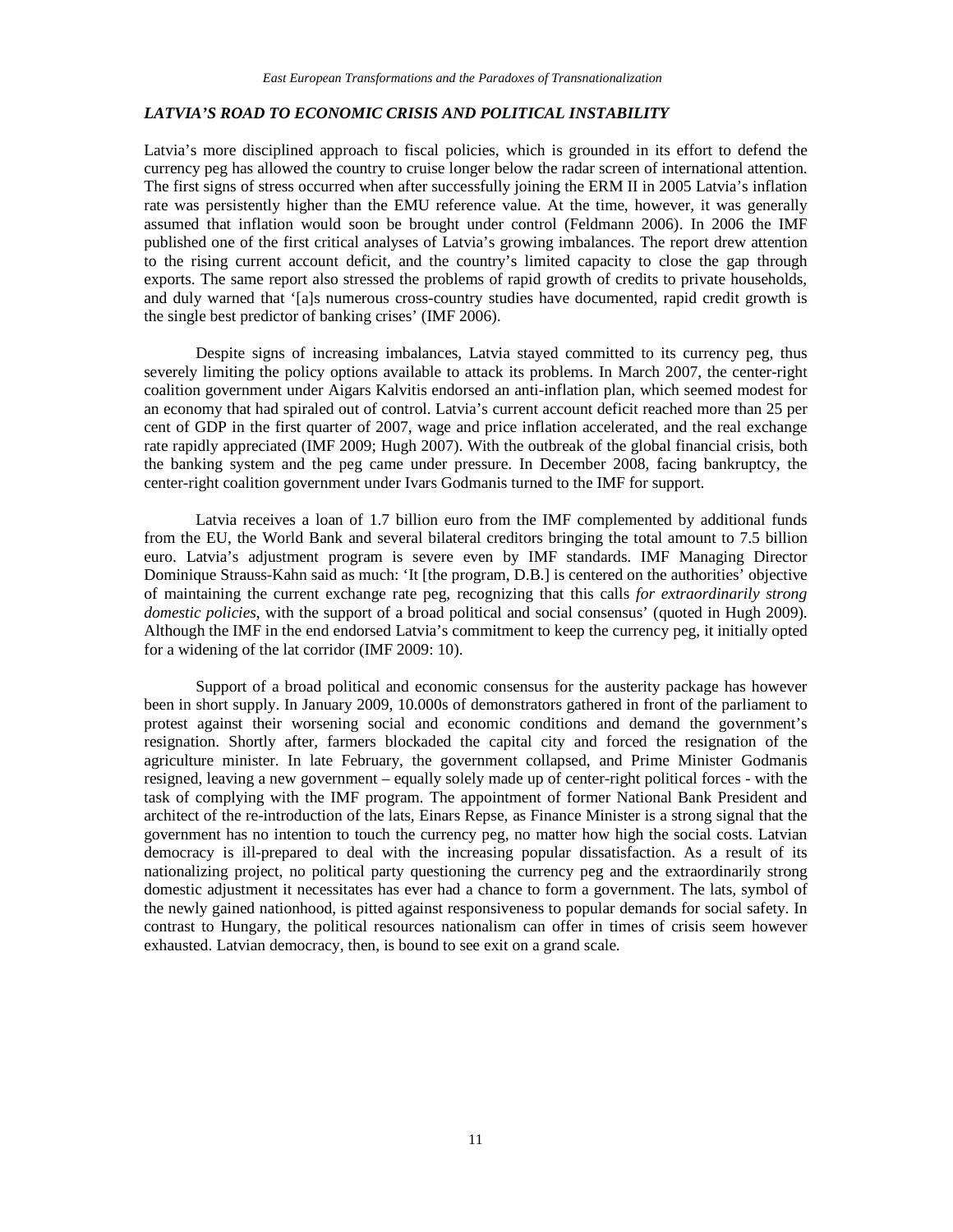#### **CONCLUSION: THE PARADOXES OF TRANSNATIONALIZATION AND THE RE-EMERGENCE OF THE DILEMMA OF SIMULTANEITY**

Twenty years after Eastern Europe embarked on its path towards democratic capitalism, the challenges of the double transformation have once again come to the fore. The remarkably smooth transformation in the region so far has relied on the mobilization of a number of resources to mitigate the social costs. In the case of Latvia, a nationalizing project has lengthened the time horizon of reformers, while Hungary pacified its society through generous welfare policies. These policies were not sustainable: already in 1995, macroeconomic imbalances and the external constraint forced Hungary into a tough austerity package. In Latvia socio-economic grievances started to displace the national question, while its external imbalances got worse. The fragile new regimes however got a grace period. Their rapprochement to the EU encouraged their mostly foreign banks to channel a significant amount of liquidity to the region in a period of easy money, when international financial markets were ready to finance external imbalances of unusual proportions. Under the protective shield of EU accession, Hungary could renew its welfare effort and rely at the same time on privatized Keynesianism backed by informal swissfancization*.* Latvia relied more on private market forces to ensure the compatibility of capitalism and democracy. Mass emigration resulting in tight labor markets, and a euro-loan financed housing boom improved the living standards of its citizens.

With the outbreak of the global financial crisis we are in a better position to evaluate the conditions under which Europeanization could contribute to greater economic and political stability in the region. Most importantly, it was the abundance of transnational capital flows that eased the tensions inherent in the transformation and European accession process alike. The rapprochement to the EU encouraged transnational companies to invest heavily in the region, transnational banks to channel a significant amount of liquidity into the domestic markets, and global financial markets to finance economic imbalances of unusual proportions.

The crisis put an end to all of this. Even worse, it reversed the impact of the institutions and devices which have so far contributed to mitigate the costs of transformation. Rather than a resource for democratic capitalism, welfare spending has turned into a liability for Hungary. Latvia's stable lats, once the proud symbol of renewed nationhood, has turned into a straightjacket. Short-cuts to Western capitalism, such as foreign dominated banking systems, have turned into major risk factors, as their huge loan books in the East are not necessarily covered by their home countries' bailout plans. Informal euroization or swissfrancization, once backed by the perspective of formal euro entry, has turned into a trap of gigantic proportions for the debtors who bear the exchange rate risk. The EU itself, which provided the protective umbrella for social and economic progress in the region, has turned into a guard over economic orthodoxy to the point of risking a fallout with the IMF when denying the crisis-ridden countries the relief of early EMU entry.

The resurfaced economic woes have put the fragile democracies at risk. Neither the Hungarian nor Latvian party systems allow for politicizing socioeconomic questions. In Hungary an increasingly frustrated electorate is left with the choice between voting nationalist, extreme right or not at all. Latvian voters, being trapped by the political consequences of the nationalizing project without believing any longer in the remedies of identity politics, might once more punish barely established parties by voting for a new start up, or, more likely, defect from politics altogether. In short, democratic politics in the region is not prepared to address their citizen's demands for basic security and predictability in their lives.

Does this mean that with a detour of 20 years, the early prophesies of democratic breakdown in East-Central Europe will finally come true? The argument developed in this article would lead us to a different conclusion. While transnational support for democracy and stability in the region seems to have dried out together with the debt-economy underlying it, the new democracies have already ventured into yet another temporary solution to their dilemmas: while not challenging democracy on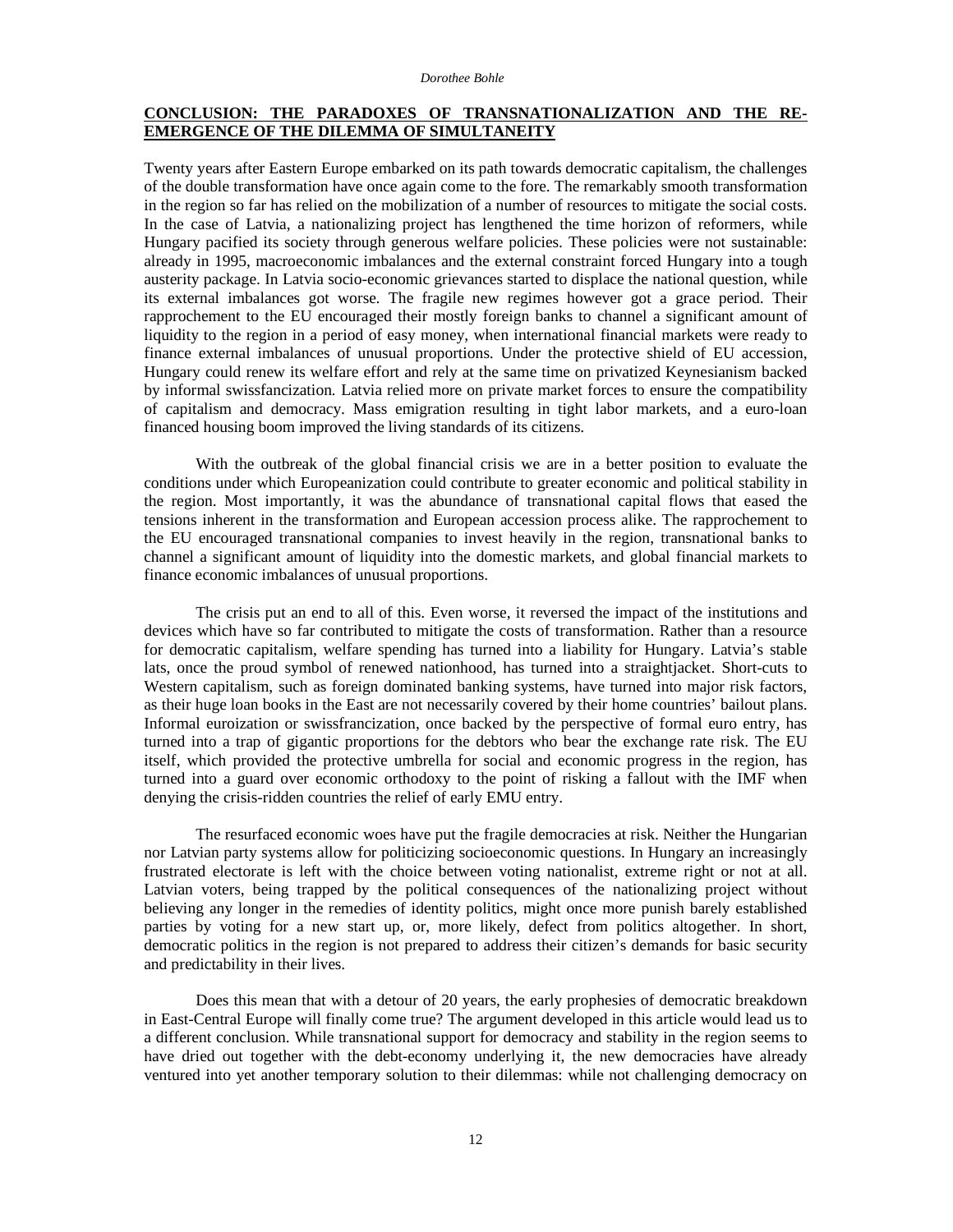formal grounds, political elites are increasingly inclined to 'ruling the void', that is to govern a democracy 'stripped of its popular component' (Mair 2006: 25). For how long this solution is there to stay and which tensions and contradictions it entails for democratic capitalism in hard times remains to be explored.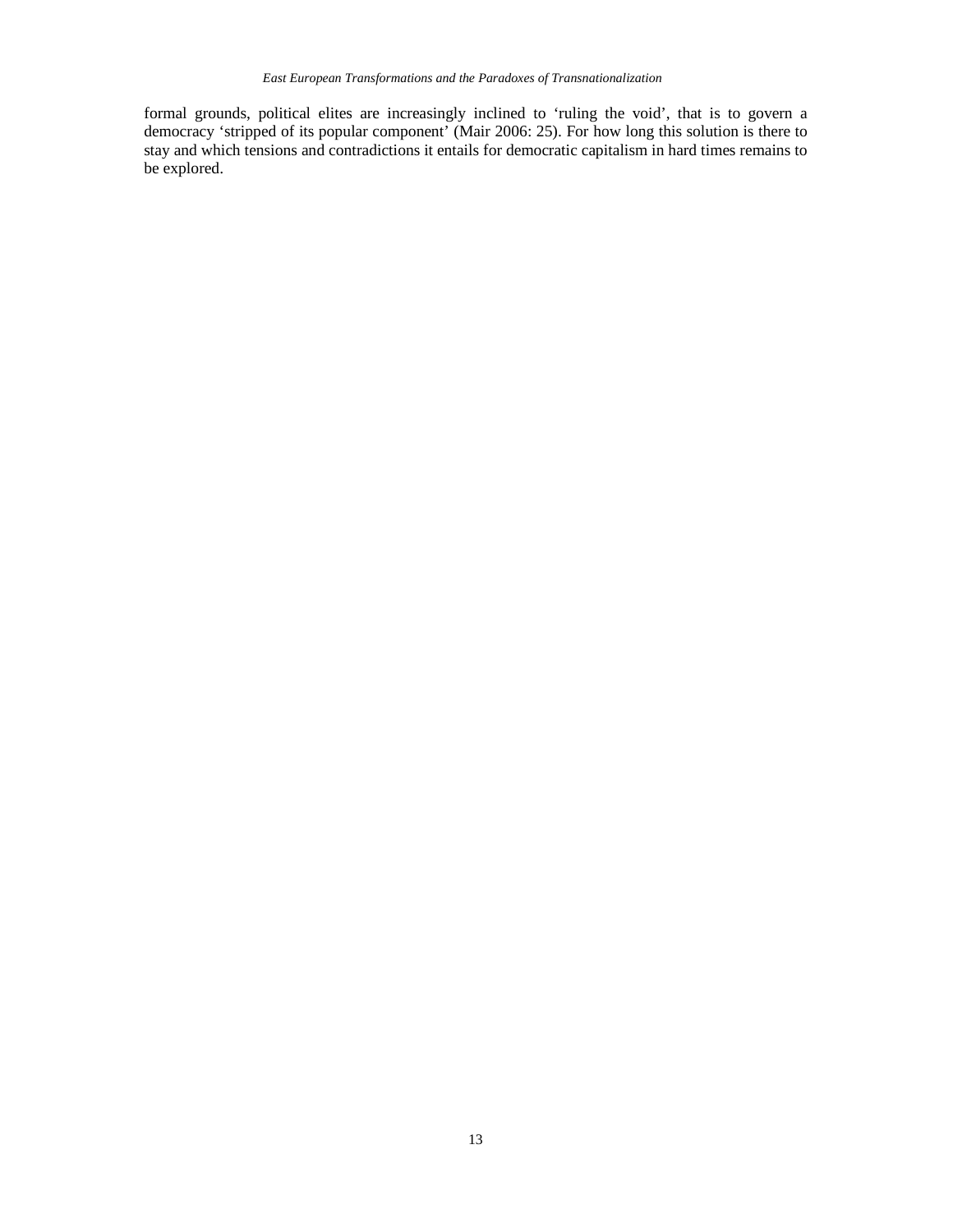#### **BIBLIOGRAPHY**

- Becker, J. (2007), 'Dollarisation in Latin America and Euroization in Eastern Europe: Parallels and Differences', in J. Becker and R. Weissenbacher (eds.), *Dollarization, Euroization and Financial Instability,* Marburg: Metropolis, 223-278.
- Bohle, D. and Greskovits, B. (2007), 'Neoliberalism, Embedded Neoliberalism and Neocorporatism: Towards Transnational Capitalism in Central-Eastern Europe', *West European Politics,* 30:3, 443-66.
- --- (2009), 'East-Central Europe's Quandary', *Journal of Democracy,* 20:4, 51-63.
- Brubaker, Rogers (1996), *Nationalism Reframed. Nationhood and the National Question in the New Europe,* Cambridge: Cambridge University Press.
- Crouch, Colin (2008), 'What will Follow the Demise of Privatised Keynesianism?' *The Political Quarterly,* 79:4, 476-87.
- Dahrendorf, R. (1990), *Reflections on the Revolution in Europe,* New York: Times Book.
- Dreifelds, J. (1996), *Latvia in Transition,* Cambridge, UK: Cambridge University Press.
- European Commission (1997), 'Agenda 2000 Commission Opinion on Latvia's Application for Membership of the European Union'. DOC/97/14
- Egert, B. and Mihaljek, D. (2007), 'Determinants of house prices in Central and Eastern Europe', Basel: Bank for International Settlement, BIS Working Papers 236.
- Feldmann, M. (2006), 'The Baltic States: Pacesetting on EMU accession and the Consolidation of Domestic Stability Culture', in K. Dyson (ed.), *Enlarging the Euro Area. External Empowerment and Domestic Transformation in Central Eastern Europe,* Oxford: Oxford University Press, 127-44.
- Gilbert, E. and Helleiner, E. (1999), *Nation-States and Money: the Past, Present and Future of National Currencies,* London: Routledge.
- Greskovits, B. (1998), *The Political Economy of Protest and Patience,* Budapest: Central European University Press.
- --- (2006), 'The first shall be the last? Hungary's road to EMU', in K. Dyson, ed., *Enlarging the Euro Area. External Empowerment and Domestic Transformation in Central Eastern Europe,* Oxford: Oxford University Press, 178-96.
- --- (2008), 'Hungary and Slovakia: Compliance and its Discontents', in K. Dyson, ed., *The Euro at 10. Europeanization, Power, and Convergence* (Oxford: Oxford University Press), 274-92.
- Greskovits, B. and Varhalmi, Z. (2009), 'Social Protection, Identity and Contentious Politics in Hungary (1995-2004) - a think piece', Budapest: unpublished Manuscript.
- Gyurcsany, F. (2006) Speech in Balatonőszöd in May 2006 to the National Assembly of the Socialist Party',

<http://en.wikipedia.org/wiki/Ferenc\_Gyurcs%C3%A1ny%27s\_speech\_in\_Balaton%C5%91s z%C3%B6d\_in\_May\_2006>, (accessed January 30, 2009).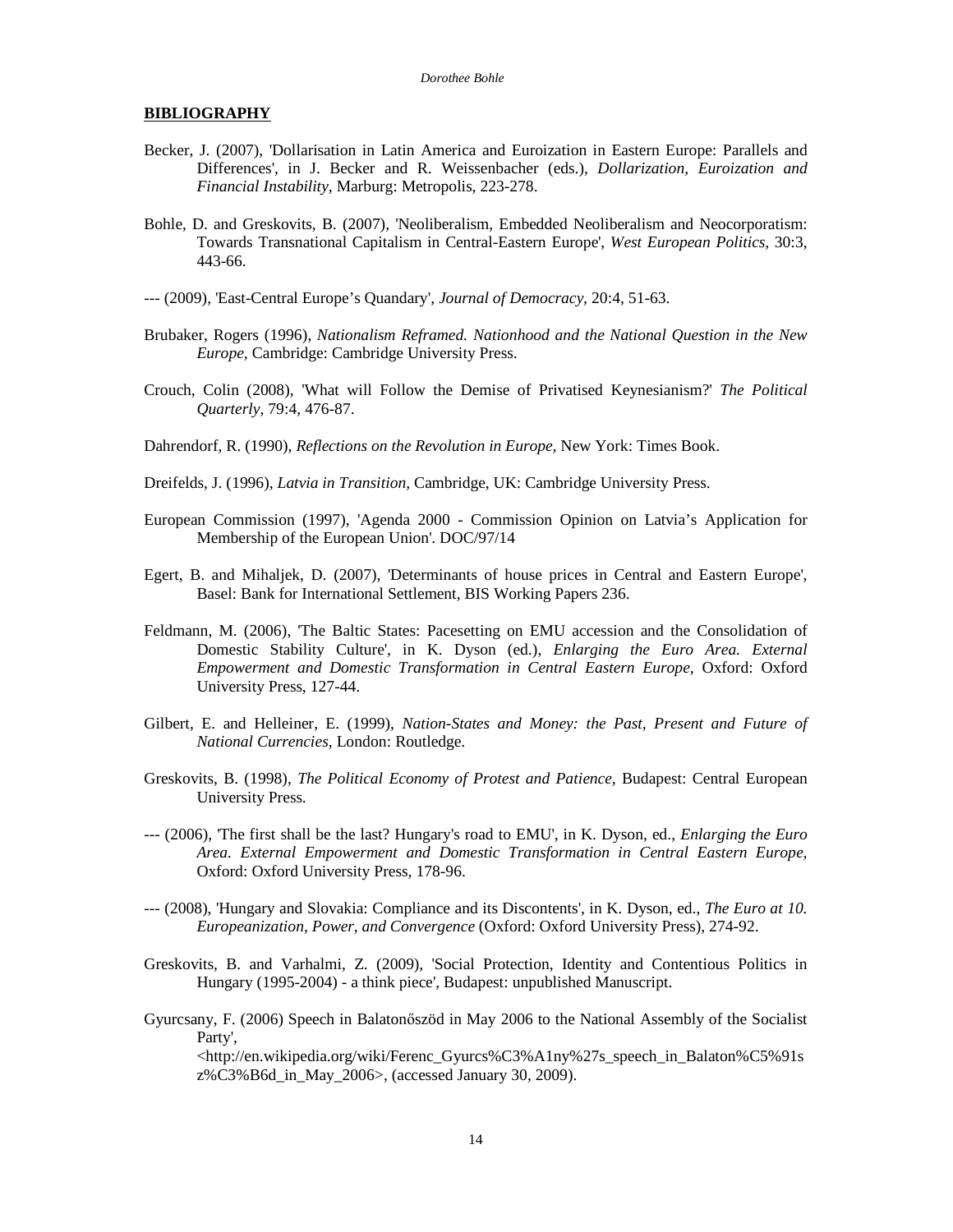- Hobsbawm, E. J. (1994), *Age of Extremes : the Short Twentieth Century, 1914-1991,* London, New York: Viking Pinguin.
- Hugh, E. (2007), 'The Latvian Economy', <http://edwardhughtoo.blogspot.com/2007/06/latvianeconomy.html>, accessed January 22, 2009
- --- 'And so it ends ', (updated October 27, 2008) <http://www.rgemonitor.com/euromonitor/254139/and so it ends hungarys government announces foreign currency loan wind-up package.>, accessed January 3, 2009.
- --- (2009), 'Why the IMF's decision to agree a Latvian bailout programme without devaluation is a mistake', (posted December 22, 2008) < http://www.rgemonitor.com/euromonitor/254854/why\_the\_imfs\_decision\_to\_agree\_a\_latvian\_bailout\_programme\_without\_de valuation is a mistake>, accessed January 30, 2009.
- Hughes, James (2005), ''Exit' in Deeply Divided Societies: Regimes of Discrimination in Estonia and Latvia and the Potential for Russophone Migration', *Journal of Common Market Studies,* 43: 4, 739-62.
- International Monetary Fund (2006), 'Republic of Latvia: Selected issues'.< http://www.imf.org/external/pubs/cat/longres.cfm?sk=19984.0>, accessed February 20, 2009
- --- (2009), 'Republic of Latvia: Request for Stand-By Arrangement, <http://www.imf.org/external/pubs/ft/scr/2009/cr0903.pdf>, accessed February 20, 2009
- Jacoby, W. (2006), 'Inspiration, Coalition, and Substitution: External Influences on Postcommunist Transformations', *World Politics,* 58:4, 623-51.
- Kaufmann, D., Kraay, A. and Mastruzzi, M. (various years), ' "Governance Matters III: Governance Indicators for 1996-2002"', *World Bank Policy Research*
- Knöbl, A., Sutt, A. and Zavoico, B. (2002), 'The Estonian Currency Board: Its Introduction and Role in the Early Success of Estonia's Transition to a Market Economy', IMF Working Paper 02/96, Washington: International Monetary Fund.
- Kornai, J. (1993), 'Transformational Recession: A General Phenomenon Examined through the Example of Hungary's Development', Working Papers 1583, Cambridge: Harvard Institute of Economic Research.
- --- (1996), 'Paying the Bill for Goulash-Communism. Hungarian Development and Macro Stabilization in a Political-Economy Perspective' Discussion Paper 23, Budapest: Collegium Budapest/Institute for Advanced Study.
- Kreuzer, M. and Pettai, V. (2003), 'Patterns of Political Instability: Affiliation Patterns of Politicians and Voters in Post-Communist Estonia, Latvia, and Lithuania', *Studies in Comparative International Development,* 38: 2, 76-98.
- Latio Real Estate (2007): Real Estate Market overview Riga and Greater Riga Area < http://www.latio.lv/files/novembris\_en-1.pdf>, accessed March 2, 2009.

Leitner, S. (2007), 'Baltic States: perils of a boom-bust scenario ahead ', *WIIW Monthly Report* 4, 1-8.